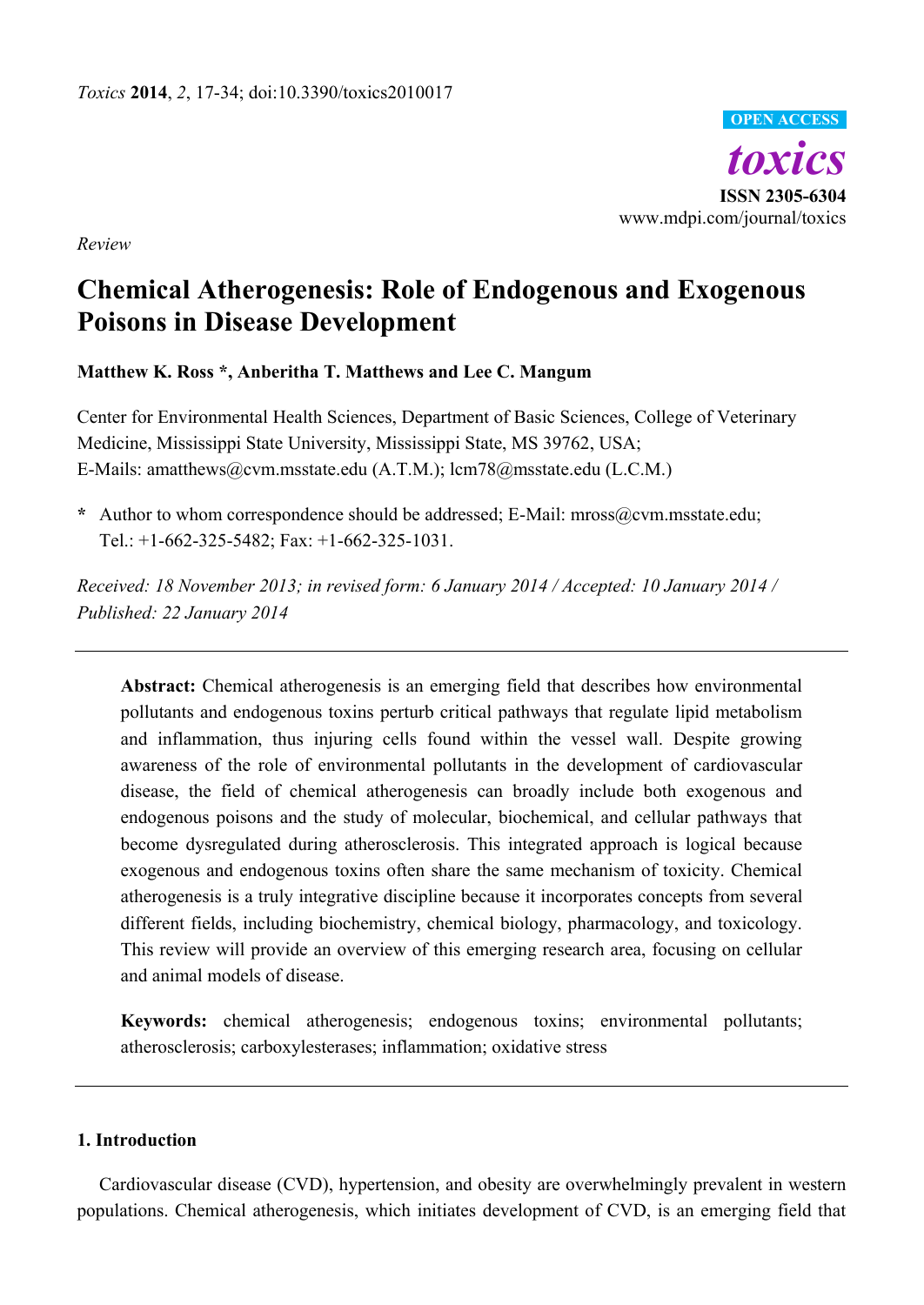describes how environmental pollutants and endogenous toxins collectively perturb critical molecular and cellular pathways that regulate lipid metabolism and inflammation, thus injuring cells found within the vessel wall. The term was originally coined by Ramos [1] and conceptualized the role of xenobiotics in the development of atherosclerotic plaques and progression of cardiovascular disease. A list of exogenous chemicals/environmental pollutants that are thought to contribute to atherosclerosis development is given in Table 1. Most of these compounds were shown to cause disease in animal models of atherosclerosis. Air pollution has gained significant interest as an etiological factor; however, due to limitations in the scope of the present review the reader is directed to a recent excellent review on this topic for more in depth information [2].

| Pollutant                                               | <b>References</b> |
|---------------------------------------------------------|-------------------|
| Acrolein                                                | $\lceil 3 \rceil$ |
| Allylamine                                              | [4]               |
| Arsenic                                                 | $\lceil 5 \rceil$ |
| Benzo(a) pyrene, other PAHs                             | [6]               |
| Bisphenol A                                             | [7]               |
| <b>PCBs</b>                                             | [8]               |
| Cigarette smoke constituents                            | [9]               |
| Vinyl chloride                                          | [10]              |
| Air pollutants (particulate matter, ozone, and $NO_x$ ) | [11, 12]          |

**Table 1.** Exogenous chemicals/pollutants associated with atherosclerosis development.

Chemical atherogenesis is analogous to the concept of chemical carcinogenesis in cancer research. However, despite growing awareness of the importance of environmental pollutants in the development of cardiovascular disease, the field of chemical atherogenesis can broadly include both exogenous and endogenous toxic compounds and the molecular, biochemical, and cellular pathways that become dysregulated by these poisons. This integrated approach is logical because exogenous and endogenous toxins often share the same mechanisms of toxicity [13]. Furthermore, because studies of human disease caused by chemicals in the environment are plagued by uncertainties regarding exposure, focusing on mechanisms by which endogenous chemicals contribute to the pathogenesis of atherosclerosis has a certain appeal because the issue of exposure to these chemicals and internal dose are unequivocal. Indeed, all mammalian cells are exposed to a barrage of endogenous toxins and many are considered to be atherogenic (see Table 2 for examples).

| Compound                                                   | <b>References</b>  |
|------------------------------------------------------------|--------------------|
| oxPAPC <sub>CD36</sub>                                     | [14]               |
| 4-Hydroxynonenal                                           | $[15]$             |
| 4-Oxononenal                                               | [16]               |
| Reactive oxygen/nitrogen species $(O_2^-, OH, NO, H_2O_2)$ | $[17]$             |
| Saturated fatty acids                                      | $\lceil 18 \rceil$ |
| Cholesterol                                                | $[19]$             |
| Oxysterols                                                 | [20]               |
| Isoprostanes                                               | $[21]$             |
| Eicosanoids                                                | $[22]$             |
| Lipopolysaccharide (LPS)                                   | [23]               |

**Table 2.** Endogenous chemicals associated with atherogenesis.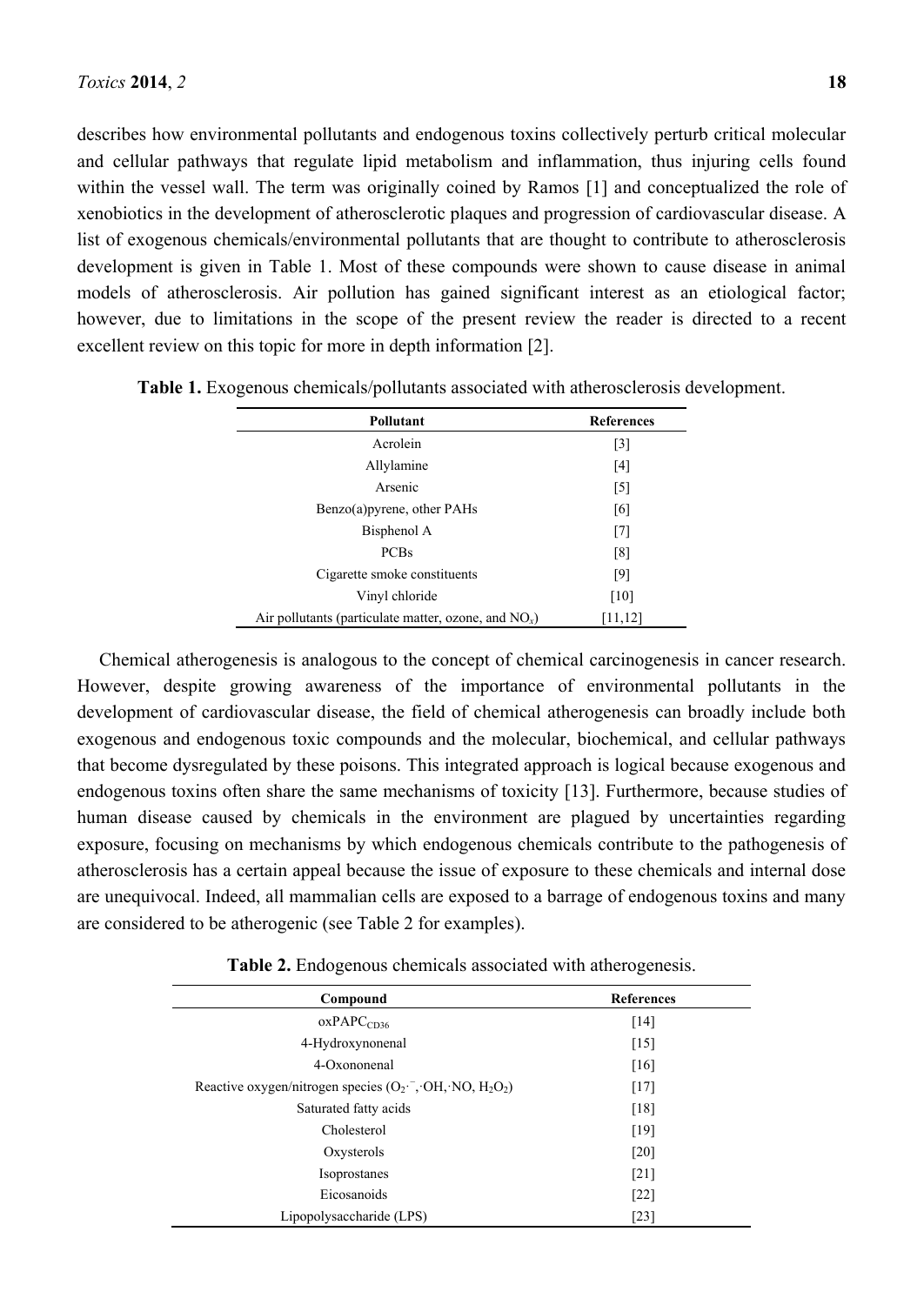Atherosclerosis is a disease distinguished by two pathological characteristics: (i) deregulated lipid metabolism and (ii) uncontrolled inflammation [24]. Genetic and lifestyle factors are clearly important contributors to the pathological processes that underlie atherosclerosis development, and these issues have been widely reviewed [25]. In addition, environmental chemical pollutants have an important role in the initiation and progression of atherosclerosis [1]. As already stated, the important role of endogenous toxins in the development of atherosclerosis should also be considered in this context [13]. Because of the broad scope of the atherosclerosis field and wide swath of etiological factors that have been characterized, it is impossible to give an exhaustive review of this area and to characterize all environmental pollutants associated with this disease and to cite all relevant literature. Chemical atherogenesis is a truly integrative discipline because it incorporates concepts from several different fields, including biochemistry, chemical biology, cell biology, pharmacology, and toxicology. Therefore, this review will provide a brief overview of how endogenous and exogenous poisons can mechanistically contribute to the initiation and progression of atherosclerosis in animal and cellular model systems. Mechanisms by which chemicals injure cells that comprise the vessel wall will be integrated into the following sections below, which are devoted to atherogenesis, oxidative stress and NADPH oxidase, macrophage reverse cholesterol transport, the emerging role of the endocannabinoid system, and a final section devoted to cigarette smoke pollutants.

# **2. Atherogenesis**

One of the key pathological features of atherogenesis is endothelial cell dysfunction [26]. Indeed, it is thought to be a prerequisite for atherosclerosis. When the endothelial cell layer becomes damaged circulating monocytes in the blood are recruited to the site of injury by chemokines and cytokines released by the injured endothelial cells, such as monocyte chemoattractant protein-1 (MCP-1). The rolling, tethering and diapedesis steps undertaken by activated monocytes along the endothelium have been well-described in several excellent reviews [24,26]. Following migration through the damaged endothelial cell layer and eventual recruitment into the vessel wall intimal space, the monocytes are exposed to an array of inflammatory and toxic molecules that induce differentiation. CD36 and SR-A are scavenger receptors upregulated during monocyte differentiation into macrophages. This is a critical phenotypic change because intimal macrophages are exposed to low-density lipoprotein (LDL) particles that have been chemically modified by oxidants and reactive lipid peroxidation products that are generated in the vessel wall. LDL particles play vital roles in bidirectional transport of lipids between the liver and peripheral tissues. They circulate in the blood but can migrate out of the circulation into the intimal space of vessel walls where they become entrapped by extracellular peptidoglycans. The entrapped LDL, which contains an internal cargo rich in cholesteryl esters and triacylglycerols surrounded by a phospholipid and apolipoprotein B (apoB) shell, is subsequently exposed to a host of oxidants and electrophiles that are liberated by endothelial cells, macrophages, and smooth muscle cells. As a result, the phospholipid and apoB shell is oxidatively modified yielding oxidized (ox)LDLs. One of the cardinal features of oxLDL is the presence of oxidized phosphatidylcholine ( $\alpha$ PC<sub>CD36</sub>) on its surface [16].  $\alpha$ PC<sub>CD36</sub> are detected in atherosclerotic plaques and in the circulation of hyperlipidemic subjects [27] and contain truncated sn-2 oxidized lipids that protrude like whiskers from the surface of oxLDL particles.  $oxPC<sub>CD36</sub>$  is denoted with the subscript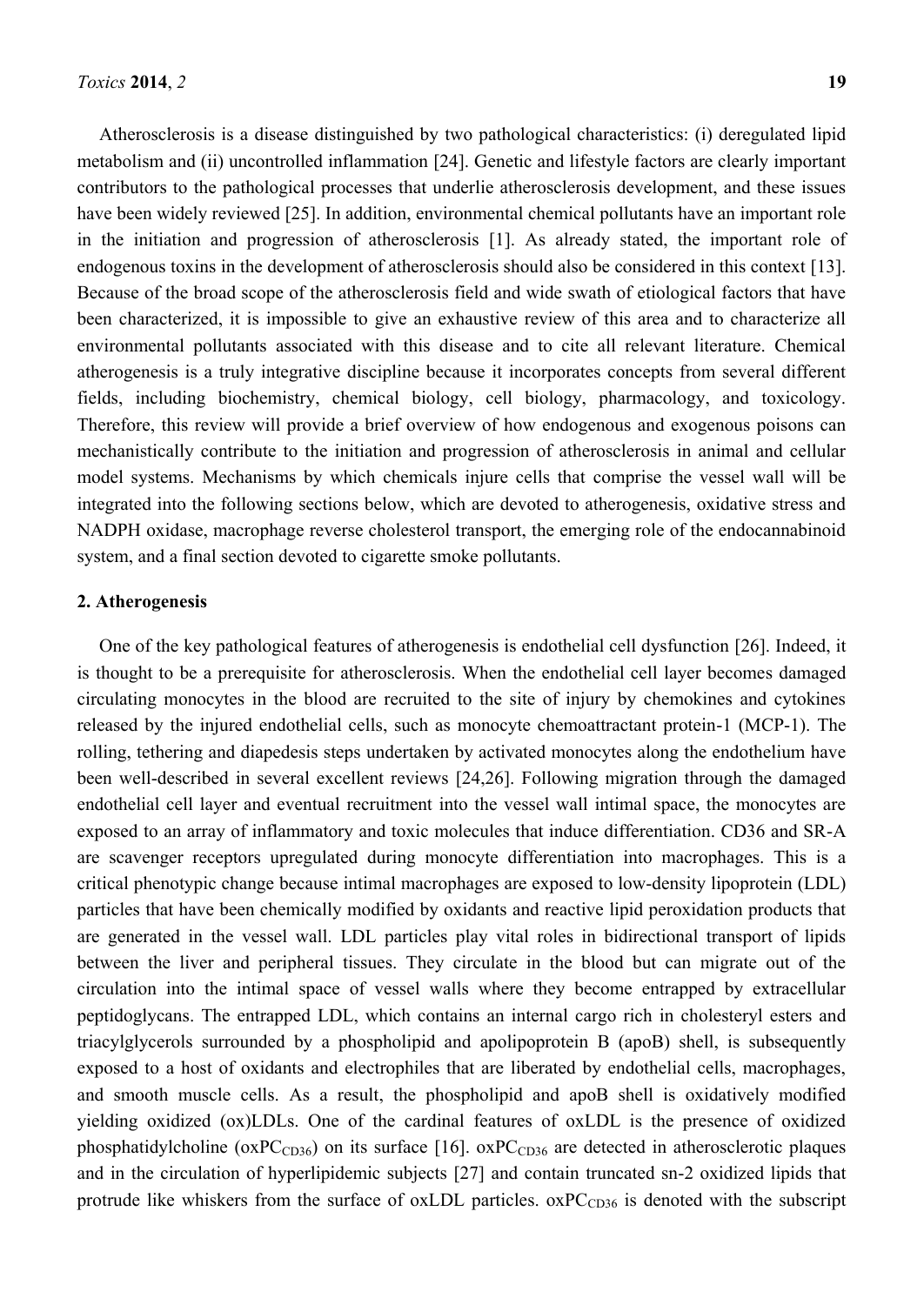CD36 because it binds to the scavenger receptor CD36 with high affinity, thus enabling avid interactions between macrophage and oxLDL particles. Following the engagement of oxidized phospholipids with the CD36 receptors, the oxLDL particle is subsequently engulfed/phagocytosed by the macrophages. Upon internalization, the lipid-rich cargo of oxLDL is metabolized by a complex set of biochemical pathways resulting in accumulation of a large number of neutral lipid droplets within the cytoplasm, which accounts for the characteristic foamy appearance of lipid-engorged macrophages. These pathogenic cells are responsible for the initial fatty streaks that herald atherosclerosis [24].

 $oxPC<sub>CD36</sub>$  is an electrophilic molecule that can covalently modify proteins (Figure 1). Incubation of a synthetic biotin-tagged oxyphospholipid probe with human plasma enabled the plasma proteins that chemically reacted with the electrophilic probe to be identified [28]. It was shown that apolipoprotein A1 (ApoA1), which is the core protein of high-density lipoproteins (HDL), was the most highly modified plasma protein. The biotin tag allowed the electrophile-modified proteins in plasma to be affinity purified, trypsinized, and the tryptic peptides analyzed by mass spectrometry. ApoA1-lipid electrophile adducts were mapped to His162. Adduction of ApoA1 by oxidized phospholipid can alter the beneficial functions of HDL, in particular its ability to ferry cholesterol from peripheral tissues to the liver [29]. In addition, oxidized phospholipids have been shown to be directly toxic to macrophages by inducing apoptosis [30].

**Figure 1.** Structures of α,β-unsaturated electrophiles that can undergo Michael addition reactions with cellular nucleophiles. (A) Structure of  $oxPC<sub>CD36</sub>$ , a  $\gamma$ -hydroxyalkenal phospholipid analogue of 4-hydroxynonenal (HNE); (**B**) Lipid peroxidation generates the diffusible aldehyde HNE, which can modify amino-acid side chains in proteins. Shown is the reaction between histidine and HNE, although HNE can also react with cysteine and lysine residues.



The source of the oxidants in the vessel wall that damage LDL particles is still a matter of debate, but NADPH oxidases, myeloperoxidases, lipoxygenases, and uncoupled nitric oxide synthases are strongly expressed in intimal macrophages and endothelial cells and are likely candidates (Figure 2). Lipid peroxidation of LDL by unpaired oxygen radicals causes a chain reaction of events that propagates the generation of oxyradicals and lipid peroxides, which leads to formation of electrophilic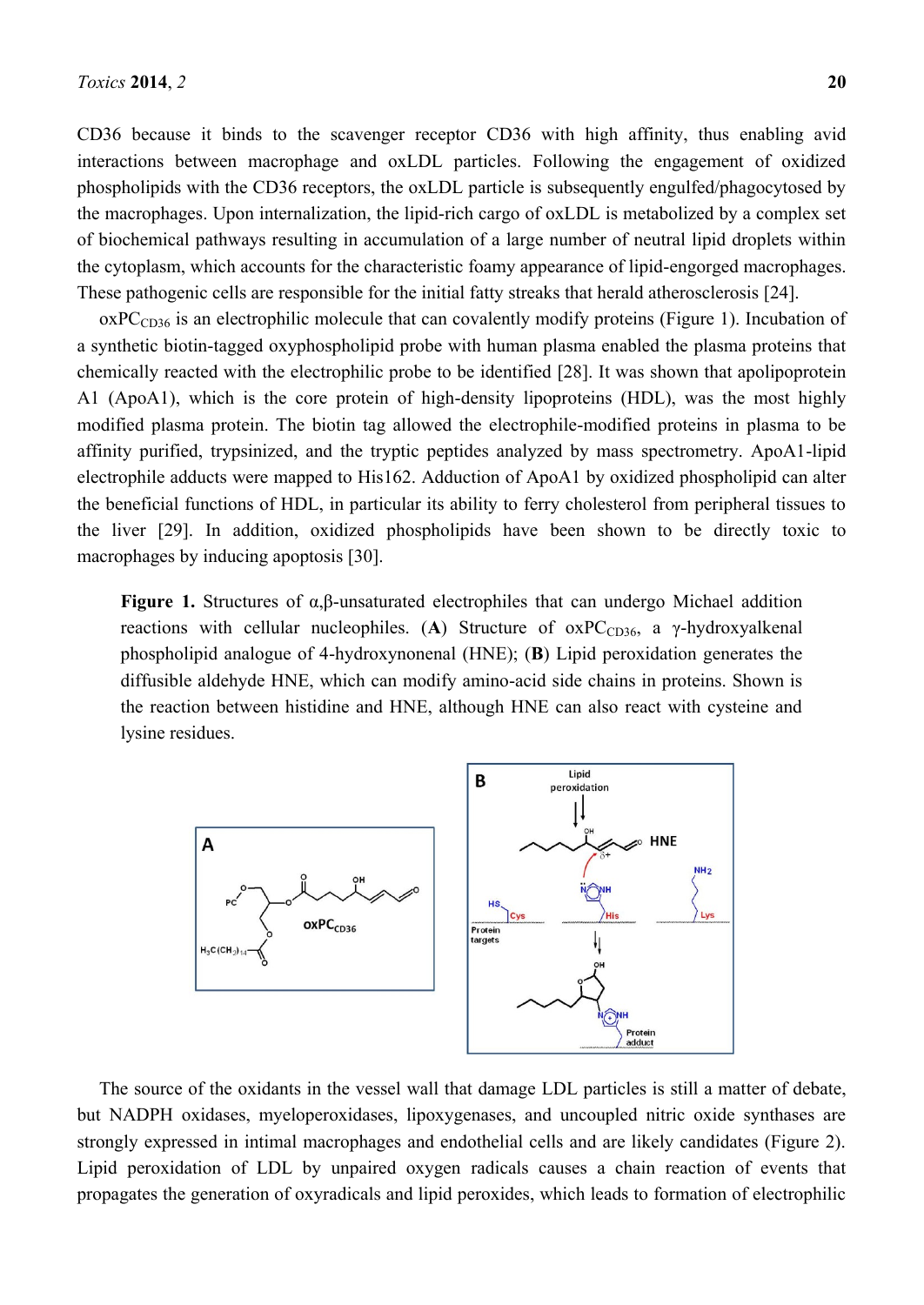α,β-unsaturated aldehydes, such as 4-hydroxynonenal (HNE) and 4-oxononenal (ONE). Although HNE is a chemically reactive molecule it can diffuse through lipid membranes [31], and α,β-unsaturated aldehydes are toxic to endothelial cells [16]. HNE can modulate the expression of adhesion molecules such as intercellular adhesion molecule-1 (ICAM-1) [32], which tether circulating monocytes to the endothelium enabling inflamed monocytes to migrate into the vessel wall. HNE also covalently modifies amino-acid side chains in apolipoprotein B in LDL, further increasing the uptake of oxidized and chemically-modified LDL by both macrophages and smooth muscle cells and enhancing foam cell formation.

**Figure 2.** Redox chemistry important for the generation of reactive oxygen species during atherogenesis. Approximately 98% of the oxygen consumed in mitochondria is converted to water while 2% undergoes one electron reduction to superoxide. Redox enzymes are denoted in blue.



A critical feature of oxLDL uptake by macrophages via scavenger receptors is that it is an unregulated process. Because of the lack of negative feed-back mechanisms that shutdown oxLDL uptake, the cells become engorged with excess cholesterol. To counteract the increasing amounts of endoplasmic reticulum membrane-associated cholesterol in the cell and the resulting endoplasmic reticulum stress that activates apoptotic pathways [33], free cholesterol is esterified to fatty acyl groups by the enzyme acyl CoA:acyltransferase-1 (ACAT-1) and stored within biologically inert neutral lipid droplets [34]. However, this process can become overwhelmed and once a threshold level of unesterified cholesterol is reached the foam cells undergo apoptosis with subsequent macrophage efferocytosis (*i.e.*, the phagocytic clearance of apoptotic cells by neighboring macrophages). In early stages of atherosclerosis, the process of efferocytosis is relatively efficient; however, it can become defective at later stages. This causes the phagocytic macrophages to undergo secondary necrosis, which only further exacerbates the inflammatory and oxidative environment of the vessel wall.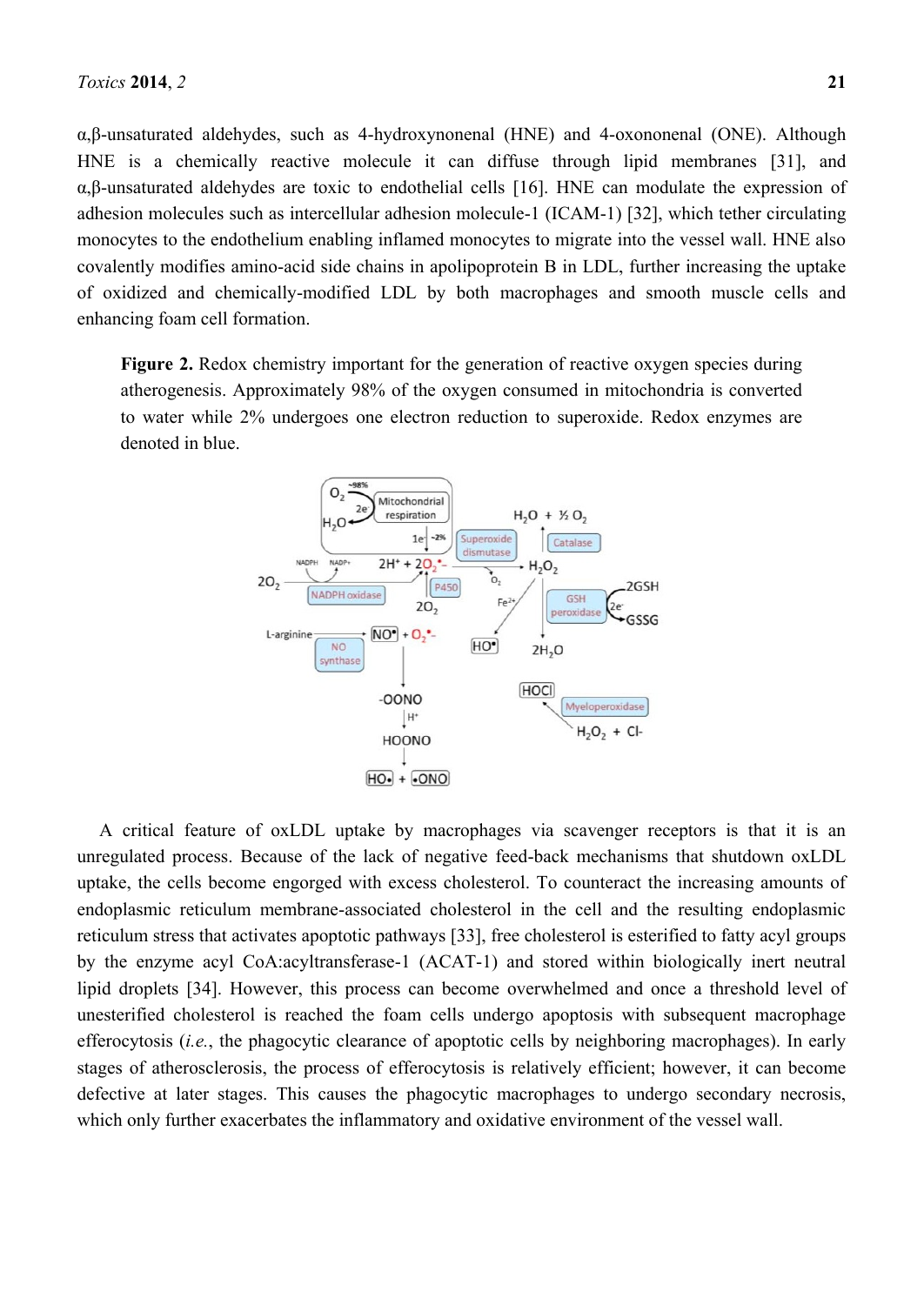#### **3. Oxidative Stress, NADPH Oxidase, and Atherosclerosis**

The mechanistic relationship between xenobiotic exposures and increased atherosclerotic risk is complex. However, a central mechanism is thought to be an elevation in reactive oxygen species and resulting oxidative stress (Figure 2), which is often due to inappropriate activation of key enzymes.

Increased levels of oxyradicals in cells and tissues often hinge on inappropriate activation of NADPH oxidase, a holoenzyme responsible for catalyzing the synthesis of superoxide in multiple cell types including endothelial cells and macrophages. NADPH oxidase could be activated in cells upon exposure to xenobiotics including dieldrin and lindane, which are chlorinated cyclodiene insecticides widely used in the 1950s and 1960s [35,36]. The NADPH oxidase holoenzyme in macrophages is composed of two membrane-bound subunits, Nox2 (Nox4 in endothelial cells, Nox1 in smooth muscle) and p22phox, as well as several cytosolic regulatory subunits, including p40phox, p47phox, p67phox, Rac1, and Rac2. During enzyme activation cytosolic subunits are stimulated to translocate to the cell membrane where they assemble with the Nox2/p22phox heterodimer. Superoxide anion is produced when the multi-subunit complex transfers electrons from NADPH to molecular oxygen. Activation of NADPH oxidase can lead to a rapid accumulation of superoxide-derived reactive oxygen species that are capable of crossing lipid membranes via anion channels  $(O_2)$  and passive diffusion  $(H<sub>2</sub>O<sub>2</sub>)$  thereby reacting with a wide range of cellular constituents. Oxyradical flux may be directly linked to the progression of atherosclerotic disease via peroxidation of low-density lipoprotein (LDL) [16,36]. There is also evidence indicating that arachidonic acid, which is liberated by phospholipase A2, is the primary trigger molecule responsible for induction of NADPH oxidase activity subsequent to organochlorine insecticide exposures [37]. Arachidonic acid has been demonstrated to modulate NADPH oxidase subunit assembly, and therefore activity, by exposing Src homology 3 domains on the p47phox subunit, which is necessary for efficient interaction with p22phox. The association of regulatory subunits and the concurrent phosphorylation of p47phox and/or p67phox by protein kinases, including p38 MAPK and PKC-δ (which may both be activated by arachidonic acid), act in concert to stimulate NADPH oxidase activity [38].

OxLDL is another type of endogenous activator of NADPH oxidase and the catalytic subunit Nox2 is a central node in the biochemical pathways activated by oxLDL (Figure 3). OxLDL can activate CD36 scavenger receptor-evoked signal transduction pathways in macrophages, leading to the stimulation of NADPH oxidase [39]. The subsequent production of superoxide can potentiate the buildup of oxLDL in a positive feedback mechanism, eliciting further increases in superoxide production, LDL oxidation, and atherosclerosis progression [35]. Macrophages express Nox2 abundantly, which accounts for why these cells generate large amounts of ROS [40]. It has been shown that human macrophage-like U937 cells are more responsive than human THP-1 cells to oxLDL with respect to reactive oxygen species generation, which is attributed to a greater number of CD36 receptors present in U937 cells compared to THP-1 cells [41]. Deletion of Nox2 in mice decreased the extent of atherosclerotic lesions in Apo $E^{-/-}$  mice administered a high fat diet [42]. From a clinical point of view, Drummond *et al*. [43] indicated that premenopausal females have a lower propensity to develop CVD than males, postmenopausal women, and ovariectomized females because elevated levels of estrogens actually help to dampen NADPH oxidase activity. Therefore, development of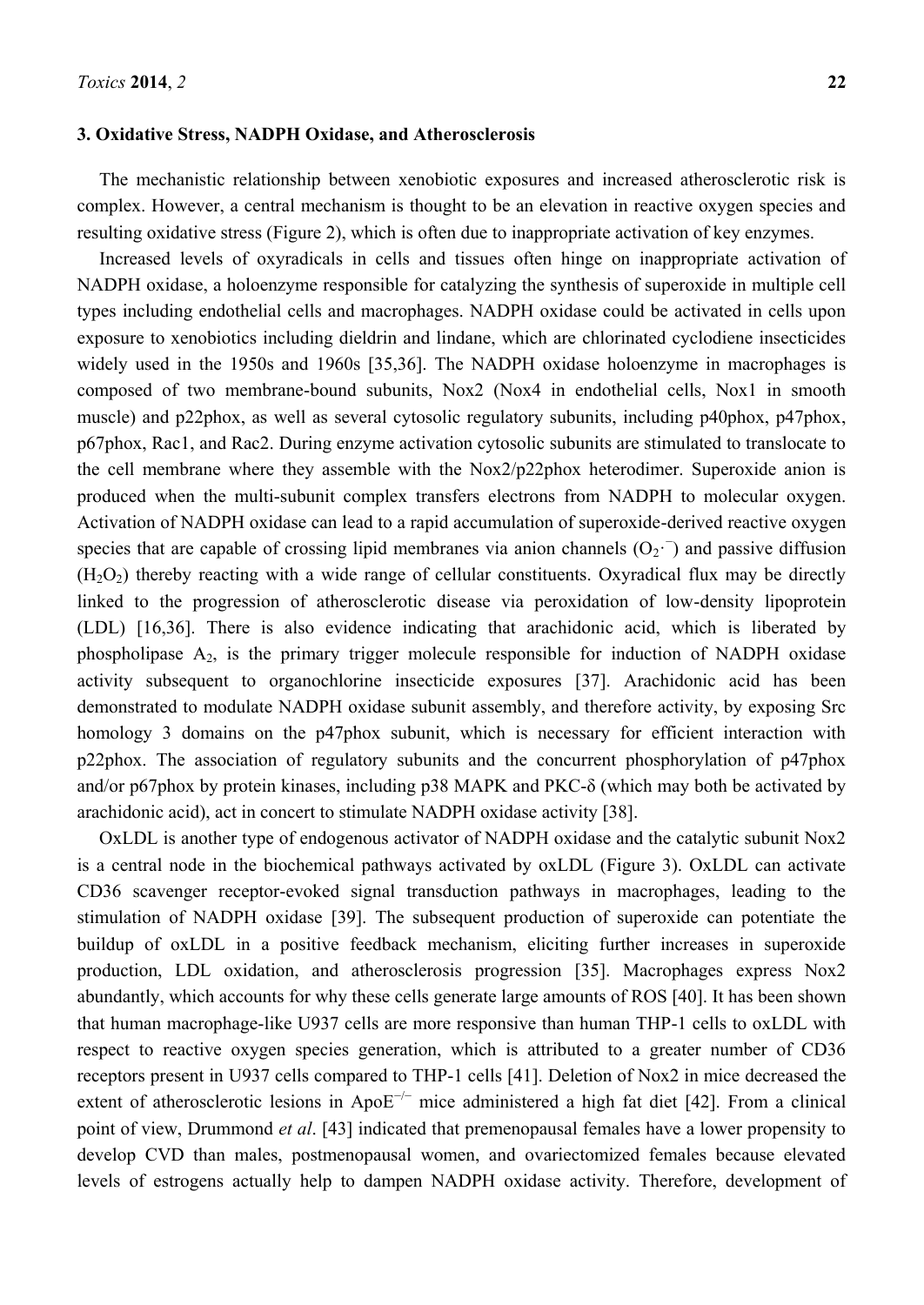Nox2 inhibitors is emerging as an attractive strategy to block atherogenesis and atherosclerotic progression [43].

**Figure 3.** Signaling pathways in macrophages responsible for activation of NADPH oxidase caused by exposure to oxidized (ox)LDL and minimally modified (mm)LDL. Abbreviations: *CD36*, scavenger receptor; *TLR4*, toll-like receptor 4; *Lyn* and *Syk*, Src family tyrosine kinases; *Vav*, guanine nucleotide exchange factor; *Rac*, GTP-binding protein; PLCγ, phospholipase Cγ; DAG, diacylglycerol; PKC, protein kinase C; Nox2, NADPH oxidase catalytic subunit; 4-HNE, 4-hydroxynonenal; 2AG, 2-arachidonoylglycerol; CB2, cannabinoid receptor 2.



NADPH oxidase-derived superoxide has also been shown to modulate the vascular endothelial growth factor A (VEGF-A) signaling pathway, suggesting a link between increased NADPH oxidase activation and increased endothelial migration and proliferation that occurs during atherosclerosis [35,44]. In addition, high levels of 8-*iso*-PGF<sub>2α</sub>, a stable prostaglandin-like molecule called isoprostane that is formed during free-radical peroxidation reactions involving arachidonic acid found in lipid bilayers, may also contribute to atherosclerosis development [45,46]. 8-*iso*-PGF2α can enhance the adhesion of monocytes to the vascular endothelium following its ligation of endothelial-cell surface thromboxane receptors [47], thus resulting in the upregulation of endothelial adhesion molecules and accelerating monocyte/macrophage infiltration of the arterial intima.

With regard to NADPH oxidase function, an important homeostatic effect of the vasoprotective molecule prostacyclin (PGI2), which is produced by endothelial cells, is its ability to tonically suppress NADPH oxidase activity in endothelial cells via autocrine/paracrine signalling, thereby protecting against endothelial cell dysfunction caused by increased oxidative stress and inflammation [48]. This is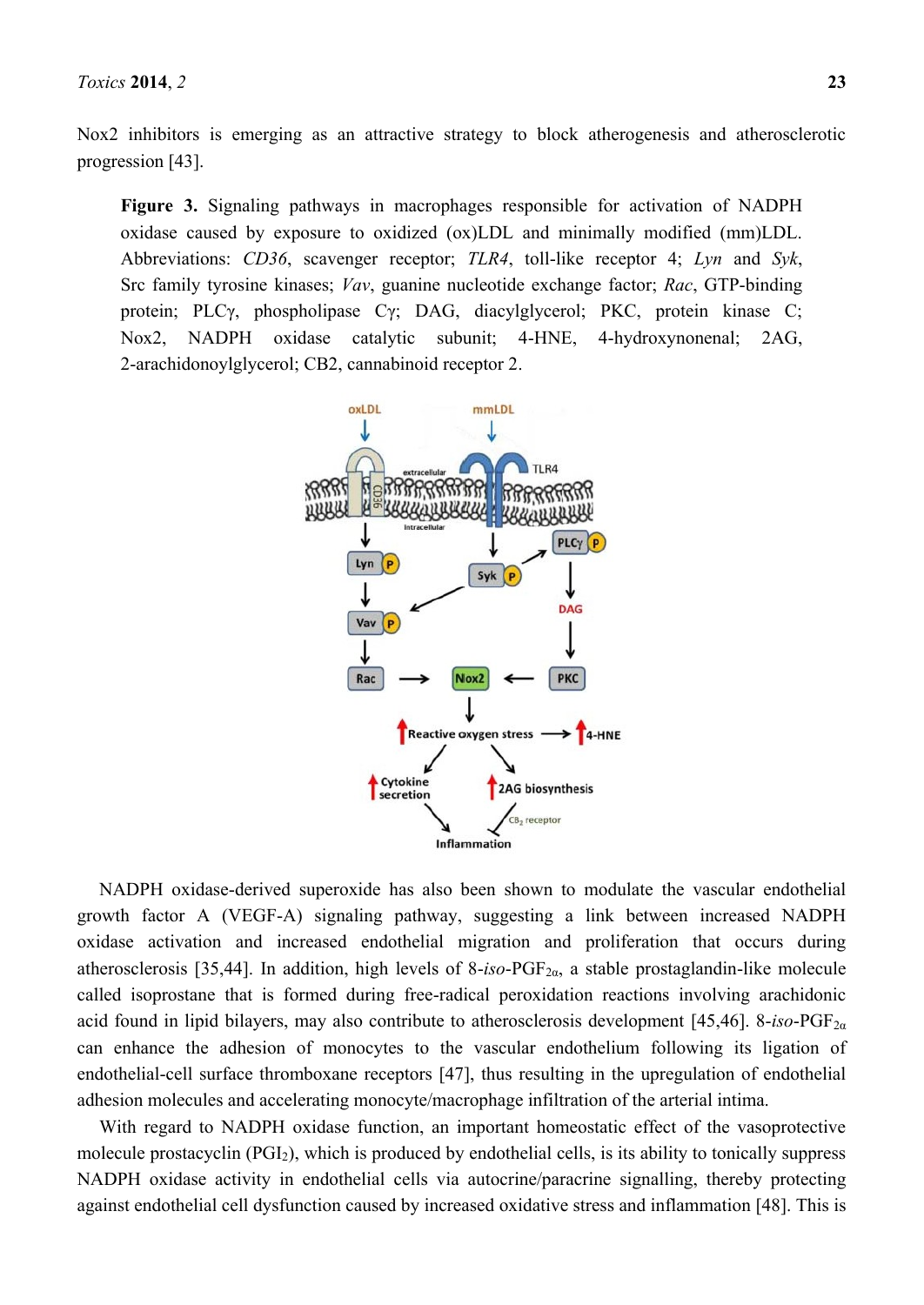due to the ability of PGI<sub>2</sub> to inactivate protein kinase- $\delta$ , which is responsible for phosphorylation of the cytoplasmic subunit p47phox. Phosphorylated p47phox rapidly translocates to the Nox2-p22phox catalytic subunits in plasma membranes, thus forming the active NADPH oxidase holoenzyme complex. Interestingly, it was shown that exposure to tobacco smoke within the context of inflammation, where IL-1 $\beta$  levels were elevated, caused a reduction in PGI<sub>2</sub> levels and a subsequent derepression of NADPH oxidase activity [48]. The increased flux of superoxide caused microsomal prostaglandin  $E_2$  synthase (mPGES) to be upregulated, which raised pro-inflammatory  $PGE_2$ levels, thereby establishing a feed-forward mechanism that enhanced inflammation and endothelial dysfunction [48].

#### **4. Macrophage Reverse Cholesterol Transport**

Cellular mechanisms to reduce the burden of cholesterol in vessel wall macrophages and other peripheral cells are limited. Although not a very efficient reaction pathway, cholesterol can be oxidized by cytochrome P450s to yield oxysterols for two purposes. First, it makes cholesterol more water soluble and excretable; second, it produces bioactive oxysterols that bind to nuclear receptors, such as liver X receptors (LXR-α and -β), which are ligand-activated transcription factors that regulate the expression of genes that encode cholesterol transporters and other genes that regulate cholesterol homeostasis [49]. For example, CYP27A1 oxidizes free cholesterol yielding 27-hydroxycholesterol [50], an oxysterol with high affinity for LXR. LXR controls the expression of *Abca1* and *Abcg1* genes, which encode ATP-binding cassette transporters (ABCA1 and ABCG1, respectively) that efflux non-esterified cholesterol from the macrophage plasma membrane onto extracellular ApoA1 and mature high-density lipoproteins (HDLs) [49]. This process is termed macrophage reverse cholesterol transport (RCT) and it is the mechanism by which cholesterol is moved from peripheral tissues, including vessel wall macrophages, into the circulation for eventual disposal in the liver [19]. A key step in macrophage RCT is the mobilization of cholesterol stored as cholesteryl esters in lipid droplets found in macrophages. This process is catalyzed by a neutral cholesteryl ester hydrolase; however, the identity of the hydrolase responsible for this reaction is highly controversial. One candidate is a xenobiotic hydrolase termed human carboxylesterase 1 (CES1) [51,52]. This enzyme is strongly expressed in both primary human macrophages and macrophage cell lines, including THP1 monocyte/macrophage cells. The overexpression of CES1 in THP-1 macrophages was shown to cause a marked increase in the rate of cholesterol efflux *in vitro* [53]. Moreover, macrophage-specific expression of human CES1 in mice enhanced the rate of RCT in the atherosclerotic-prone highfat diet-fed *Ldlr*−/− mouse model and decreased the extent of atherosclerotic plaques [54]. Consistent with these findings, inhibition of CES1 activity in THP-1 foam cells caused by exposure to chemical inhibitors, such as organophosphorus insecticides, led to a significant increase in intracellular cholesteryl ester levels [55]. The active-site serine in CES1 reacts extremely rapidly with organophosphorus insecticides, exhibiting second-order inactivation rate constants  $(k_{\text{inact}}/K_i)$  $\sim$ 10<sup>6</sup>–10<sup>7</sup> M<sup>-1</sup>s<sup>-1</sup> [56]. Thus, CES1 is a very sensitive target for environmental toxicants, such as OP pesticides, and its inhibition may be detrimental to health.

Interestingly, macrophage-specific CES1 transgenic *Ldlr*−/− mice also exhibited improved glucose tolerance and insulin sensitivity, which was accompanied by reduced inflammatory mediator profiles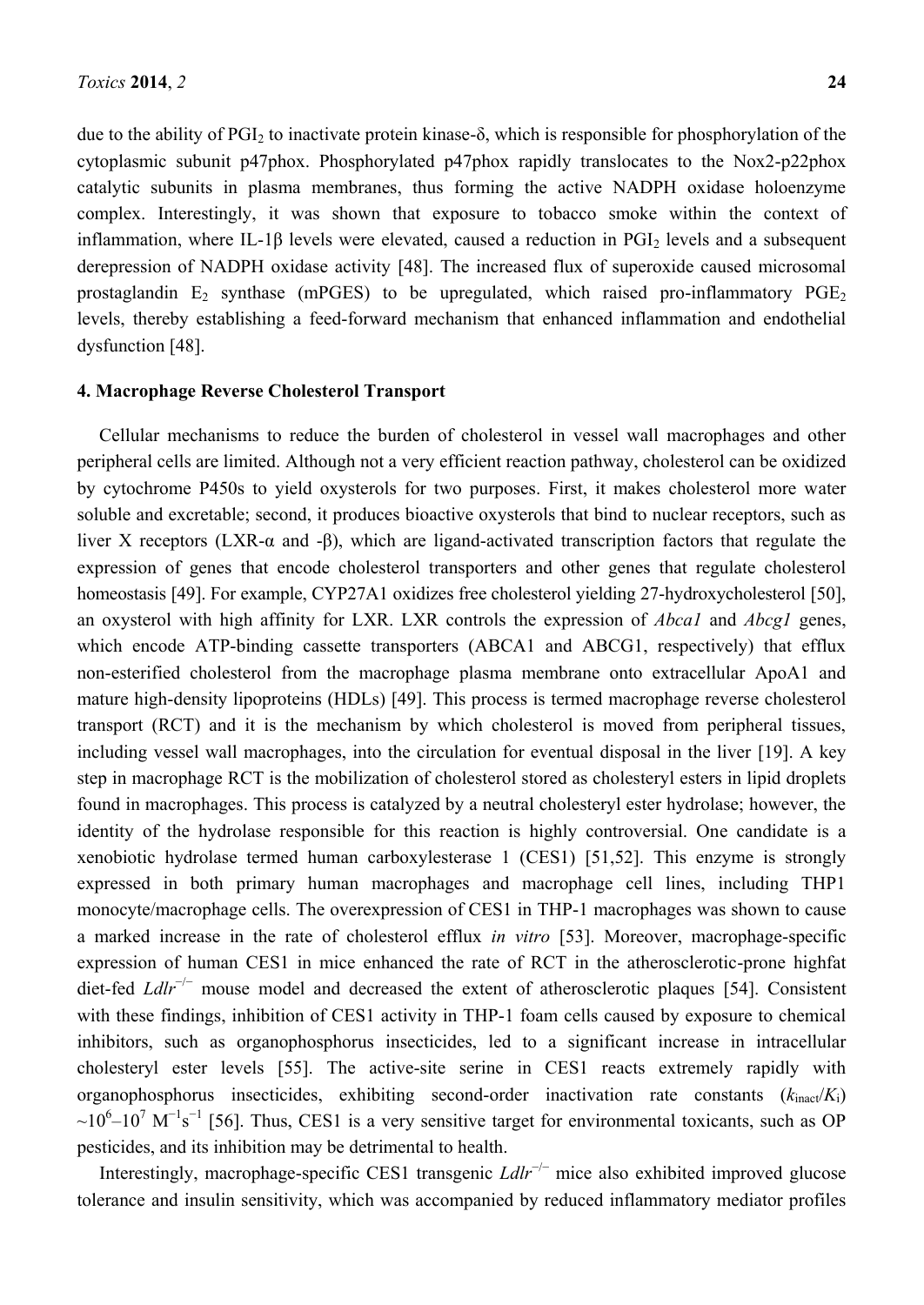when compared to non-transgenic controls [57]. These findings were apparently due to repression of NFκB and AP-1 transcription factor activities in adipose tissue macrophages of CES1 transgenic mice, which was associated with reduced macrophage cholesterol levels compared to non-transgenic controls. This finding was also consistent with results indicating that macrophages derived from *Abca1<sup>-/-</sup>* mice produced higher levels of pro-inflammatory mediators compared to wildtype macrophages following stimulation [58]. *Abca1<sup>-/−</sup>* macrophages had higher concentrations of free cholesterol than the wildtype cells. Thus, *in vitro* and *in vivo* studies point to an important role for CES1 in cholesteryl ester hydrolysis in macrophages, which could have important implications for the development of metabolic syndrome and atherosclerosis.

Further development of atherosclerotic disease is associated with a thickening of the intimal region due to the accumulation of macrophage foam cells and smooth muscle cell migration and proliferation within the intima [26]. Activation of matrix metalloproteinases (MMPs) subsequently causes degradation of collagen matrix leading to the thinning of the fibrous cap that covers the atheroma, thus setting the stage for the development of a "vulnerable plaque" that can rupture causing an acute myocardial infarction event.

### **5. Endocannabinoid System and Atherosclerosis**

Accumulating evidence supports the idea that atherosclerosis is associated with endothelial dysfunction, hypertension, hyperlipidemia, and elevated concentrations of reactive oxygen species (ROS). In addition to these factors, an overactive endocannabinoid (EC) system may also contribute to atherogenesis. The EC system is comprised of several components, including G-protein-coupled cannabinoid receptors  $(CB_1$  and  $CB_2)$ , which modulate adenylate cyclase activity; arachidonoyl-containing ligands (2-arachidonoylglycerol, 2-AG; anandamide, AEA); biosynthetic enzymes (e.g., DAGLβ for 2-AG synthesis), and enzymes that degrade endocannabinoids (e.g., monoacylglycerol lipase, fatty acid amide hydrolase, and cyclooxygenase-2) [59]. The endocannabinoids are endogenously produced bioactive lipids with potent biological activities that are elicited following ligation of cannabinoid receptors.  $CB<sub>2</sub>$  was previously thought to be expressed only in immune and hematopoietic cells, whereas  $CB<sub>1</sub>$  was considered to be limited to the central nervous system. However,  $CB_1$  was subsequently found in peripheral tissues, including human coronary artery endothelial and smooth muscle cells  $[60]$ , whereas  $CB_2$  is also found in myocardium, human coronary endothelial cells, smooth muscle cells, brain, and liver [59]. These findings suggest that the EC system plays a vital role in the modulation of the immune system in the context of atherosclerosis. Studies indicate that the EC system has an important role in vascular homeostasis and perturbation of the EC system may contribute to disease. Recent findings in animal models indicated that  $CB<sub>1</sub>$  receptor antagonism  $[61,62]$  or  $CB_2$  receptor activation using agonists  $[63,64]$  were both atheroprotective strategies and reduced atherosclerosis. For example, a study by Zhao *et al*. [65] using ApoE−/− mice and WIN 55212-2, a non-specific cannabinoid receptor agonist, demonstrated that accumulation of macrophages in the vessel wall intima was reduced and expression of inflammatory genes in plaque lesions was decreased. Interestingly, the effects elicited by WIN 55212-2 were abrogated by the addition of AM630, a CB2 antagonist. Further, this study showed a decrease in cytokines TNF-α, IL-6 and MCP-1 in the plaque lesions. Another study suggested that JWH-133, a  $CB<sub>2</sub>$  agonist, reduced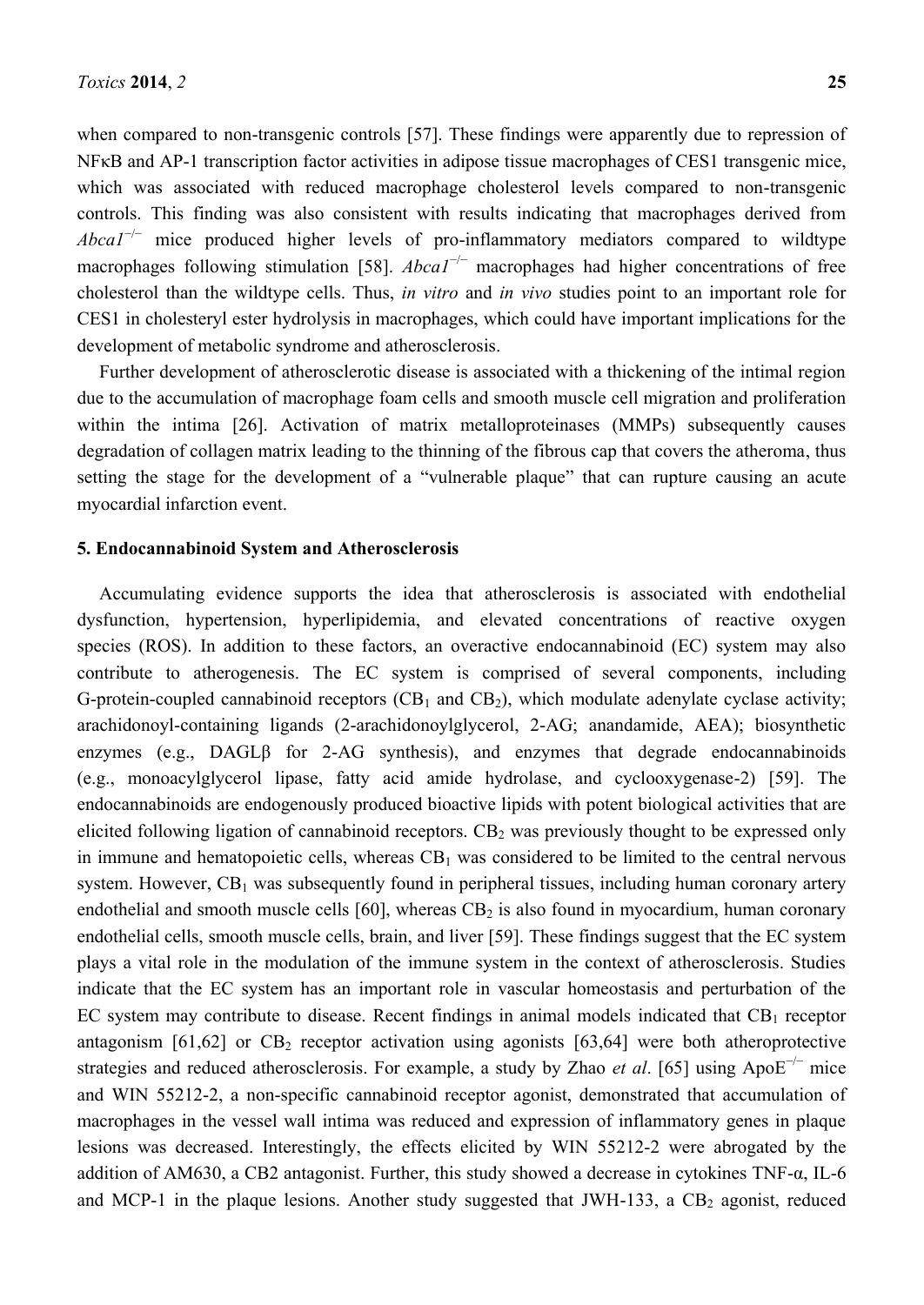superoxide generation and increased ERK 1/2 and STAT3 phosphorylation, inhibited chemotaxis initiated by TNF-α, and upregulated CD18/CD11b (CR3) on neutrophils [59]. This last finding suggested that apoptotic inflammatory cells within the vasculature could be cleared by neutrophils following upregulation of CR3, a surface receptor on neutrophils. Consequently, efficient phagocytic clearance of lipid-laden foam cells can promote reduced inflammation and plaque formation. Activation of CB<sub>2</sub> receptors can attenuate TNF- $\alpha$  and other inflammatory responses, whereas CB<sub>1</sub> receptors are instrumental in the production of pro-inflammatory mediators. Thus, increasing  $CB<sub>2</sub>$ receptor expression may render a cardioprotective effect.

With regard to endocannabinoids, AEA was shown to trigger activation of several stress kinases, including p38, Jun amino-terminal kinase–mitogen activated protein kinase (JNK-MAPK), extracellular signal-regulated kinase 1 and 2 (ERK 1/2), which can significantly impact cellular phenotype. Rajesh *et al*. [60] demonstrated that NADPH oxidase activity in human coronary artery endothelial cells could be attenuated by a  $CB<sub>2</sub>$  agonist. In a year-long study in mice using rimonabant  $(CB<sub>1</sub>$  specific antagonist), Sugamura [62] provided evidence that atherosclerotic lesions decreased in ascending abdominal aorta following treatment with rimonabant when compared to vehicle controls. Acceleration of reverse cholesterol transport due to enhanced cholesterol efflux via ABCA1 and ABCG1 and subsequent reduction in atherosclerosis was also demonstrated following pharmacological blockade or genetic deletion of the  $CB_1$  receptor [62,66]. Treatment of primary murine macrophages and macrophage cell lines with oxLDL enhanced the biosynthesis of the endocannabinoid 2-AG in a concentration dependent manner [67]. 2-AG is biosynthesized from the lipid precursor diacylglycerol (DAG), which is produced by the action of phospholipase Cβ on phosphatidylinositol, and DAG is subsequently hydrolyzed by diacylglycerol lipase (DAGL) yielding 2-AG in response to extracellular stimuli, including angiotensin II, thromboxane A2, platelet activating factor (PAF), bradykinin, serotonin, glutamate, and acetylcholine [68]. Gao *et al.* [69] used DAGL<sup>-/−</sup> knockout mice to show that 2-AG biosynthesis was markedly attenuated following stimulation. Thus, toxicants that stimulate or inhibit DAGL activity may significantly alter endocannabinoid tone, which could subsequently affect physiological mechanisms in a variety of contexts. Furthermore, we discovered that CES1 and PPT1 are the main enzymes responsible for the hydrolysis of 2-AG in intact human THP-1 macrophages [70,71], and that treatment of THP-1 foam cells with OP toxicants significantly enhanced the levels of 2-AG because of CES1 inhibition [70]. It is possible that inactivation of CES1 by environmental toxicants can hyperactivate the endocannabinoid system in macrophages due to elevated 2-AG levels, which may impact cellular phenotypes. We are currently pursuing this concept.

#### **6. Cigarette Smoke: A Modifiable Risk Factor**

Cigarette smoke contains thousands of toxic chemicals and epidemiological evidence unequivocally shows that cigarette smoking is a major modifiable risk factor for the development of heart disease [72], although definitive molecular mechanisms are only just emerging. For example, cigarette smoke extract (CSE) can acutely increase the risk of myocardial infarction by raising levels of the bioactive lipid PAF in the circulation, which can markedly increase thrombotic risk due to platelet activation in the vessel lumen [73]. Interestingly, in this study cigarette smoke components were shown to inactivate the PAF hydrolase found in endothelial cells, thereby mechanistically accounting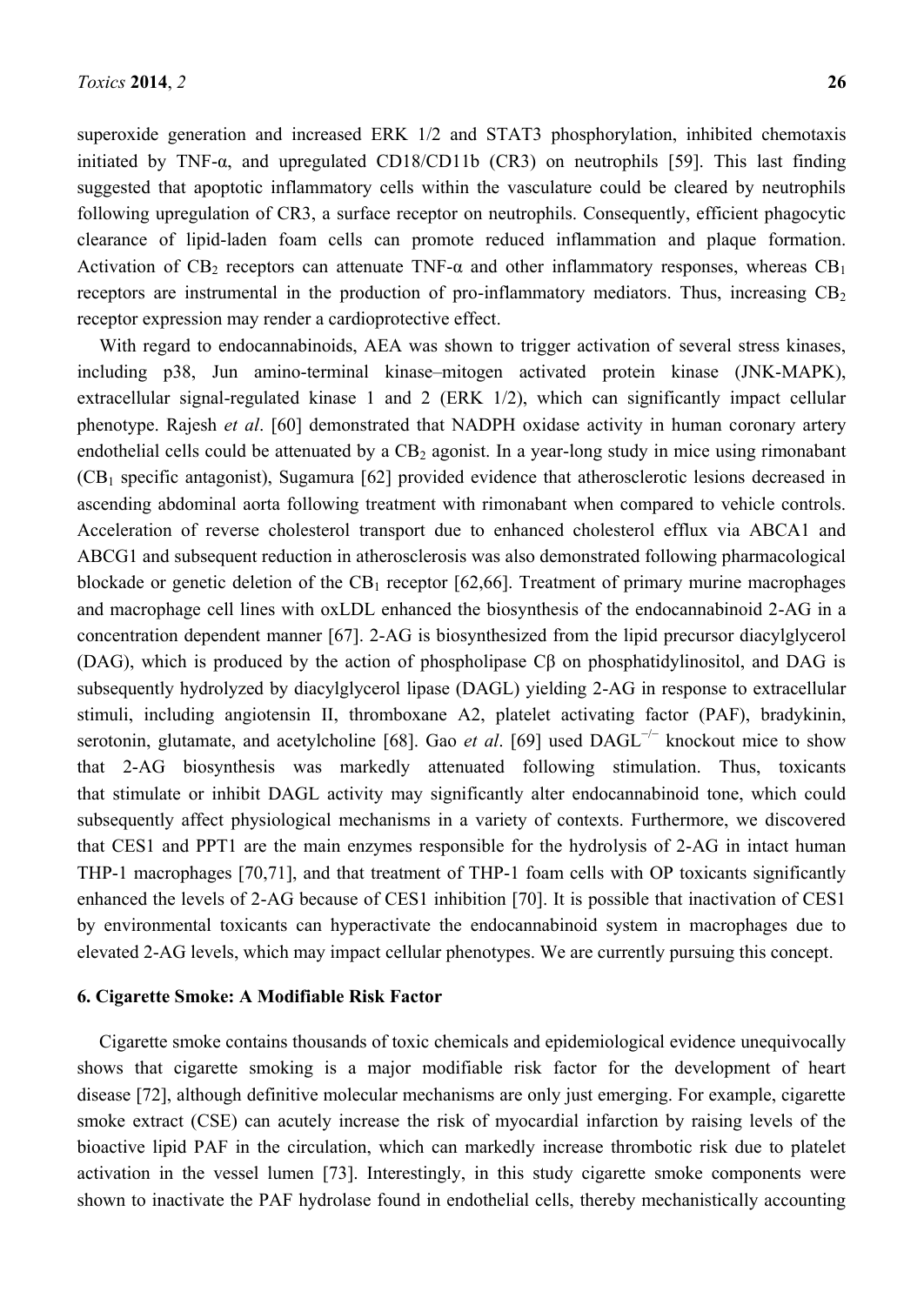for the increase in levels of its cognate substrate, PAF. Apo $E^{-/-}$  mice that were exposed for 21 and 42 days to 30 mg/m<sup>3</sup> second-hand tobacco smoke exhibited markedly increased plaque lesion areas within the aortic sinus as compared to filtered air-exposed ApoE<sup>-/−</sup> mice [74]. Mechanisms to account for this observation included the possibility that cigarette smoke components inhibited the activity of superoxide dismutase 2 (SOD2), which is responsible for detoxifying superoxide anion [74]. This suggested that a build-up of superoxide enhanced oxidative stress within artery walls, thus contributing to atherogenesis. Another deleterious consequence of high concentrations of superoxide is its ability to react with the important vasodilatory molecule, NO, thereby depleting the levels of this important molecule and also yielding a highly reactive molecule called peroxynitrite (<sup>−</sup>OONO) that can damage cellular constituents. Peroxynitrite can covalently modify the tyrosine amino acids in proteins, as indicated by the increased levels of 3-nitrotyrosine within the vessel wall [74]. Further exacerbating this situation is the possibility that pollutants found in cigarette smoke can inhibit the activity of endothelial nitric acid synthase (eNOS), thereby further reducing levels of the vasoprotective NO molecule. Moreover, because NO *per se* is so vital to inhibition of platelet aggregation and inflammation, its depletion during conditions of oxidative stress and eNOS uncoupling (when  $O_2$ <sup>-</sup> is generated instead of NO) is highly detrimental to vascular health [75].

Acrolein is a well-studied component of tobacco smoke and also an endogenous lipid peroxidation product. Exposure to acrolein has been associated with acute myocardial infarction [76]. It is a reactive aldehyde that causes the adduction (*i.e.*, chemical modification) of amino acids in proteins, such as histidine, cysteine and lysine. For example, acrolein can covalently react with lysine residues in apoB of LDL particles, which leads to their uptake by macrophages and enhanced foam cell formation [77,78]. Treatment of THP-1 macrophages with acrolein *in vitro* caused an increased expression and activity of MMP-9 [79], suggesting a mechanism by which acrolein contributes to development of vulnerable plaques. This effect was dependent on production of ROS because antioxidants and xanthine oxidase inhibitors could block acrolein-evoked MMP-9 expression. Increased expression of MMP-1 was also observed in endothelial cells following exposures to CSE or acrolein, which was attributed to inhibition of mammalian target of rapamycin (mTOR) by the CSE [80]. Furthermore, tissue inhibitor of metalloproteases-3 (TIMP-3), a major regulator of angiogenesis, was significantly downregulated by CSE and acrolein. Other studies have shown that stimulation of J774A.1 macrophages with either acrolein or 4-hydroxynonenal resulted in the increased biosynthesis of proinflammatory eicosanoid LTB4, which was associated with increased 5-lipoxyenase expression [81,82]. LTB<sup>4</sup> is known to increase the expression of MMP-9 [83]. Similarly, treatment of human coronary SMCs with either oxLDL or HNE enhanced the rates of production of MMP-1 [84].

### **7. Conclusions**

CVD in its various forms is the number one killer in the world and atherosclerosis accounts for a significant fraction of CVD cases. Cellular components of the vascular wall can be injured by endogenous and exogenous chemicals, leading to development of atherosclerosis in humans and experimental models. Because antioxidant interventions have yielded disappointing results with regard to CVD outcomes, elucidating the cellular and molecular mechanisms that account for how chemicals injure vascular cells will provide insights into new pharmacological intervention strategies to halt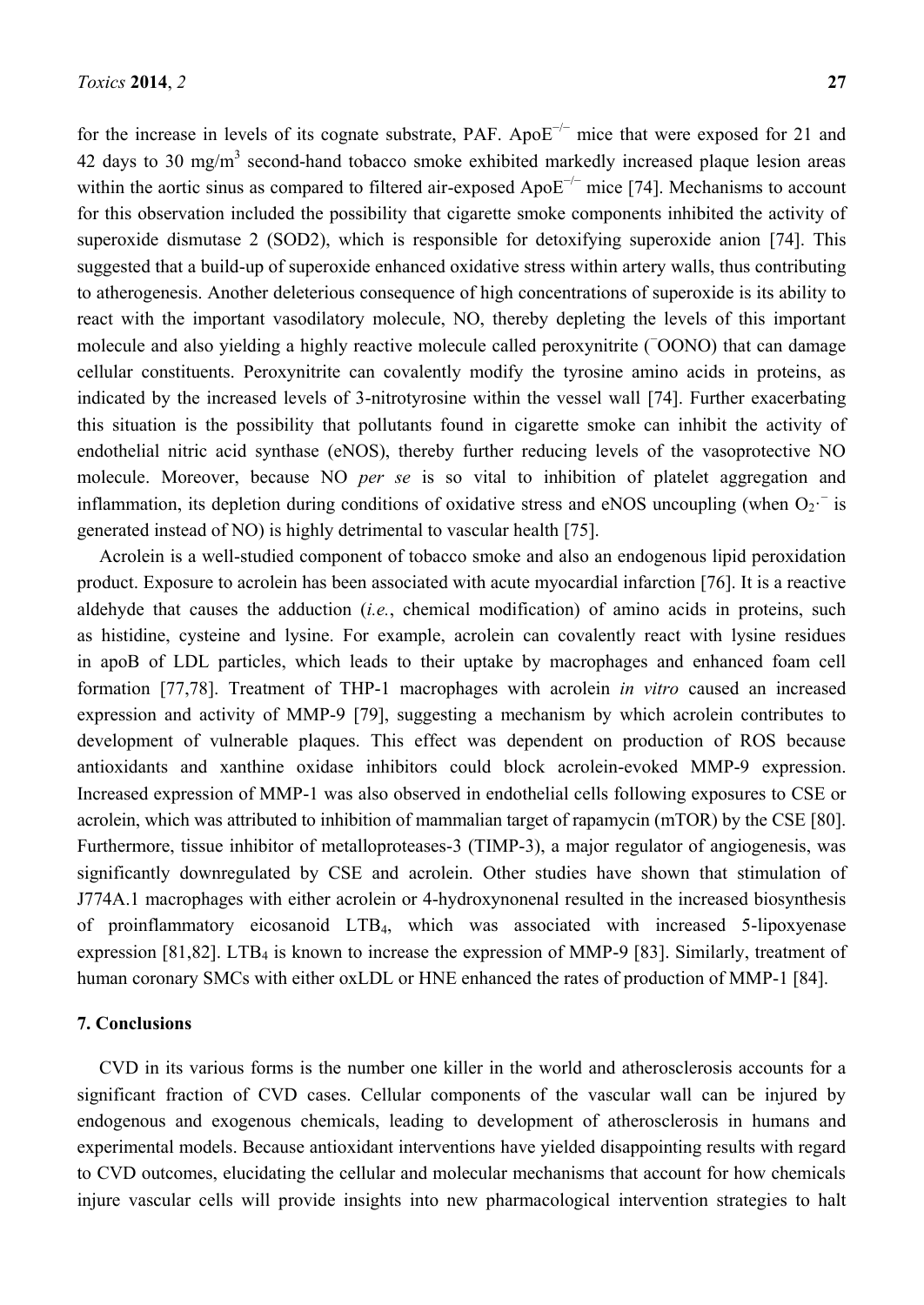chemical atherogenesis. For example, NADPH oxidase appears to be an attractive enzyme to inhibit using small molecules because it is a primary source of reactive oxygen species in the vessel wall. In addition, compounds that reduce the concentration of electrophilic α,β-unsaturated aldehydes by either direct covalent reactions or the induction of detoxication enzymes is another approach that may prove fruitful. Fundamental understanding of the processes that contribute to chemical atherogenesis will have a significant impact on human health.

## **Acknowledgments**

Funding support from NIH 1R15ES015348-02 is gratefully acknowledged.

## **Conflicts of Interest**

The authors declare no conflict of interest.

## **References**

- 1. Ramos, K.S.; Partridge, C.R.; Teneng, I. Genetic and molecular mechanisms of chemical atherogenesis. *Mutat. Res.* **2007**, *621*, 18–30.
- 2. Campen, M.J.; Lund, A.; Rosenfeld, M. Mechanisms linking traffic-related air pollution and atherosclerosis. *Curr. Opin. Pulm. Med.* **2012**, *18*, 155–160.
- 3. Srivastava, S.; Sithu, S.D.; Vladykovskaya, E.; Haberzettl, P.; Hoetker, D.J.; Siddiqui, M.A.; Conklin, D.J.; D'Souza, S.E.; Bhatnagar, A. Oral exposure to acrolein exacerbates atherosclerosis in apoE-null mice. *Atherosclerosis* **2011**, *215*, 301–308.
- 4. Conklin, D.J.; Boor, P.J. Allylamine cardiovascular toxicity: Evidence for aberrant vasoreactivity in rats. *Toxicol. Appl. Pharmacol.* **1998**, *148*, 245–251.
- 5. Simeonova, P.P.; Luster, M.I. Arsenic and atherosclerosis. *Toxicol. Appl. Pharmacol.* **2004**, *198*, 444–449.
- 6. Curfs, D.M.; Lutgens, E.; Gijbels, M.J.; Kockx, M.M.; Daemen, M.J.; van Schooten, F.J. Chronic exposure to the carcinogenic compound benzo[a]pyrene induces larger and phenotypically different atherosclerotic plaques in ApoE-knockout mice. *Am. J. Pathol.* **2004**, *164*, 101–108.
- 7. Kim, M.J.; Moon, M.K.; Kang, G.H.; Lee, K.J.; Choi, S.H.; Lim, S.; Oh, B.C.; Park, D.J.; Park, K.S.; Jang, H.C.; *et al*. Chronic exposure to Bisphenol A can accelerate atherosclerosis in high-fat-fed apolipoprotein e knockout mice. *Cardiovasc. Toxicol.* **2013**, doi:10.1007/s12012-013-9235-x.
- 8. Arsenescu, V.; Arsenescu, R.I.; King, V.; Swanson, H.; Cassis, L.A. Polychlorinated biphenyl-77 induces adipocyte differentiation and proinflammatory adipokines and promotes obesity and atherosclerosis. *Environ. Health Perspect.* **2008**, *116*, 761–768.
- 9. Gairola, C.G.; Drawdy, M.L.; Block, A.E.; Daugherty, A. Sidestream cigarette smoke accelerates atherogenesis in apolipoprotein E−/− mice. *Atherosclerosis* **2001**, *156*, 49–55.
- 10. Hansen, E.S. International Commission for Protection Against Environmental Mutagens and Carcinogens. ICPEMC Working Paper 7/1/2. Shared risk factors for cancer and atherosclerosis—A review of the epidemiological evidence. *Mutat. Res.* **1990**, *239*, 163–179.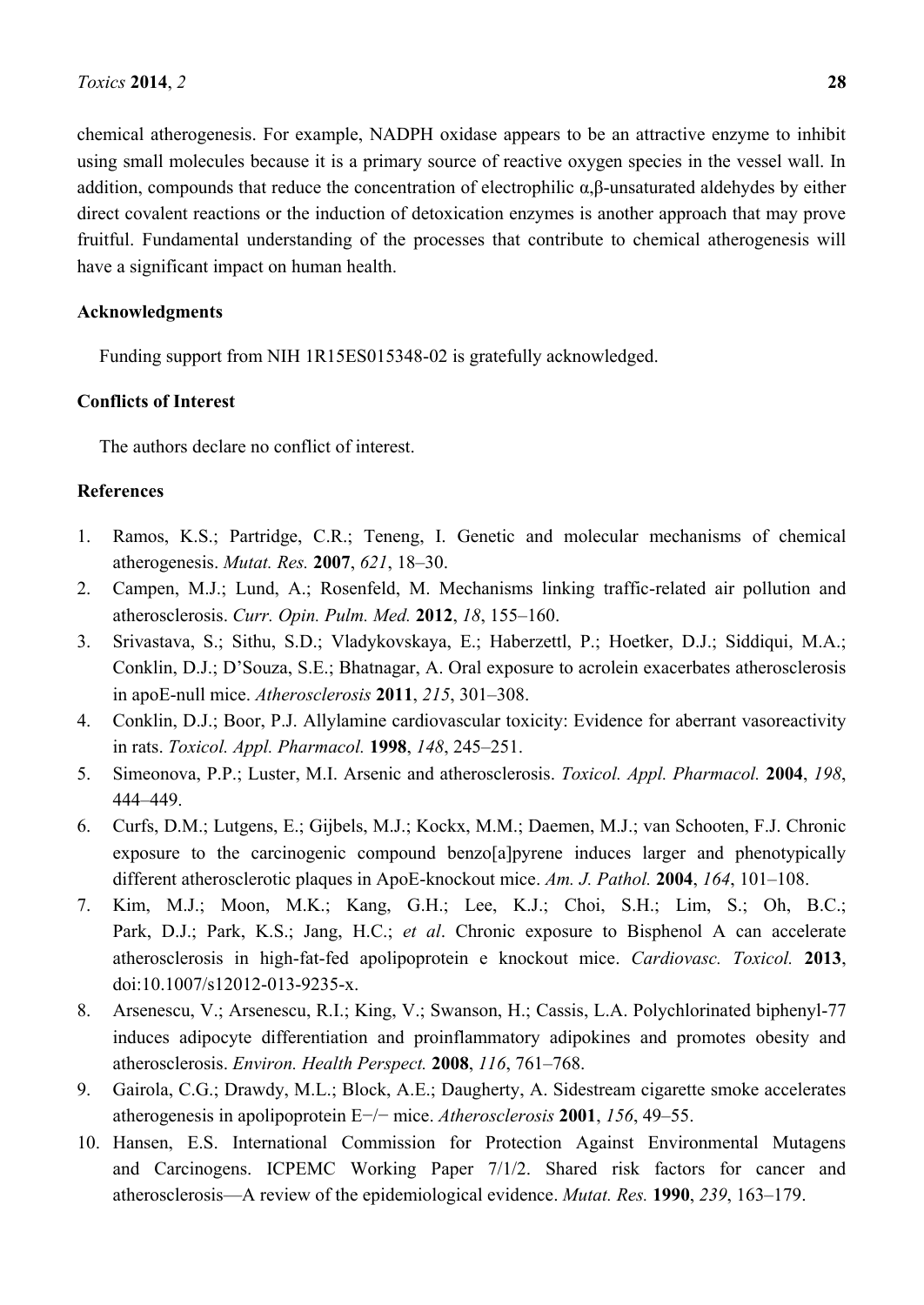- 11. Araujo, J.A.; Barajas, B.; Kleinman, M.; Wang, X.; Bennett, B.J.; Gong, K.W.; Navab, M.; Harkema, J.; Sioutas, C.; Lusis, A.J.; *et al*. Ambient particulate pollutants in the ultrafine range promote early atherosclerosis and systemic oxidative stress. *Circ. Res.* **2008**, *102*, 589–596.
- 12. Yin, F.; Lawal, A.; Ricks, J.; Fox, J.R.; Larson, T.; Navab, M.; Fogelman, A.M.; Rosenfeld, M.E.; Araujo, J.A. Diesel exhaust induces systemic lipid peroxidation and development of dysfunctional pro-oxidant and pro-inflammatory high-density lipoprotein. *Arterioscler. Thromb. Vasc. Biol.* **2013**, *33*, 1153–1161.
- 13. Liebler, D.C. The poisons within: Application of toxicity mechanisms to fundamental disease processes. *Chem. Res. Toxicol.* **2006**, *19*, 610–613.
- 14. Furnkranz, A.; Schober, A.; Bochkov, V.N.; Bashtrykov, P.; Kronke, G.; Kadl, A.; Binder, B.R.; Weber, C.; Leitinger, N. Oxidized phospholipids trigger atherogenic inflammation in murine arteries. *Arterioscler. Thromb. Vasc. Biol.* **2005**, *25*, 633–638.
- 15. Yun, M.R.; Im, D.S.; Lee, S.J.; Woo, J.W.; Hong, K.W.; Bae, S.S.; Kim, C.D. 4-Hydroxynonenal contributes to macrophage foam cell formation through increased expression of class A scavenger receptor at the level of translation. *Free Radic. Biol. Med.* **2008**, *45*, 177–183.
- 16. Salomon, R.G.; Gu, X. Critical insights into cardiovascular disease from basic research on the oxidation of phospholipids: The gamma-hydroxyalkenal phospholipid hypothesis. *Chem. Res. Toxicol.* **2011**, *24*, 1791–1802.
- 17. Lassegue, B.; San Martin, A.; Griendling, K.K. Biochemistry, physiology, and pathophysiology of NADPH oxidases in the cardiovascular system. *Circ. Res.* **2012**, *110*, 1364–1390.
- 18. Imaizumi, K. Diet and atherosclerosis in apolipoprotein E-deficient mice. *Biosci. Biotechnol. Biochem.* **2011**, *75*, 1023–1035.
- 19. Rosenson, R.S.; Brewer, H.B., Jr.; Davidson, W.S.; Fayad, Z.A.; Fuster, V.; Goldstein, J.; Hellerstein, M.; Jiang, X.C.; Phillips, M.C.; Rader, D.J.; *et al*. Cholesterol efflux and atheroprotection: Advancing the concept of reverse cholesterol transport. *Circulation* **2012**, *125*, 1905–1919.
- 20. Feldmann, R.; Fischer, C.; Kodelja, V.; Behrens, S.; Haas, S.; Vingron, M.; Timmermann, B.; Geikowski, A.; Sauer, S. Genome-wide analysis of LXRalpha activation reveals new transcriptional networks in human atherosclerotic foam cells. *Nucleic Acids Res.* **2013**, *41*, 3518–3531.
- 21. Milne, G.L.; Yin, H.; Hardy, K.D.; Davies, S.S.; Roberts, L.J., 2nd. Isoprostane generation and function. *Chem. Rev.* **2011**, *111*, 5973–5996.
- 22. Gleim, S.; Stitham, J.; Tang, W.H.; Martin, K.A.; Hwa, J. An eicosanoid-centric view of atherothrombotic risk factors. *Cell. Mol. Life Sci.* **2012**, *69*, 3361–3380.
- 23. Azzam, K.M.; Fessler, M.B. Crosstalk between reverse cholesterol transport and innate immunity. *Trends Endocrinol. Metab.* **2012**, *23*, 169–178.
- 24. Moore, K.J.; Tabas, I. Macrophages in the pathogenesis of atherosclerosis. *Cell* **2011**, *145*, 341–355.
- 25. Murray, C.J.; Lopez, A.D. Evidence-based health policy—Lessons from the Global Burden of Disease Study. *Science* **1996**, *274*, 740–743.
- 26. Hopkins, P.N. Molecular biology of atherosclerosis. *Physiol. Rev.* **2013**, *93*, 1317–1542.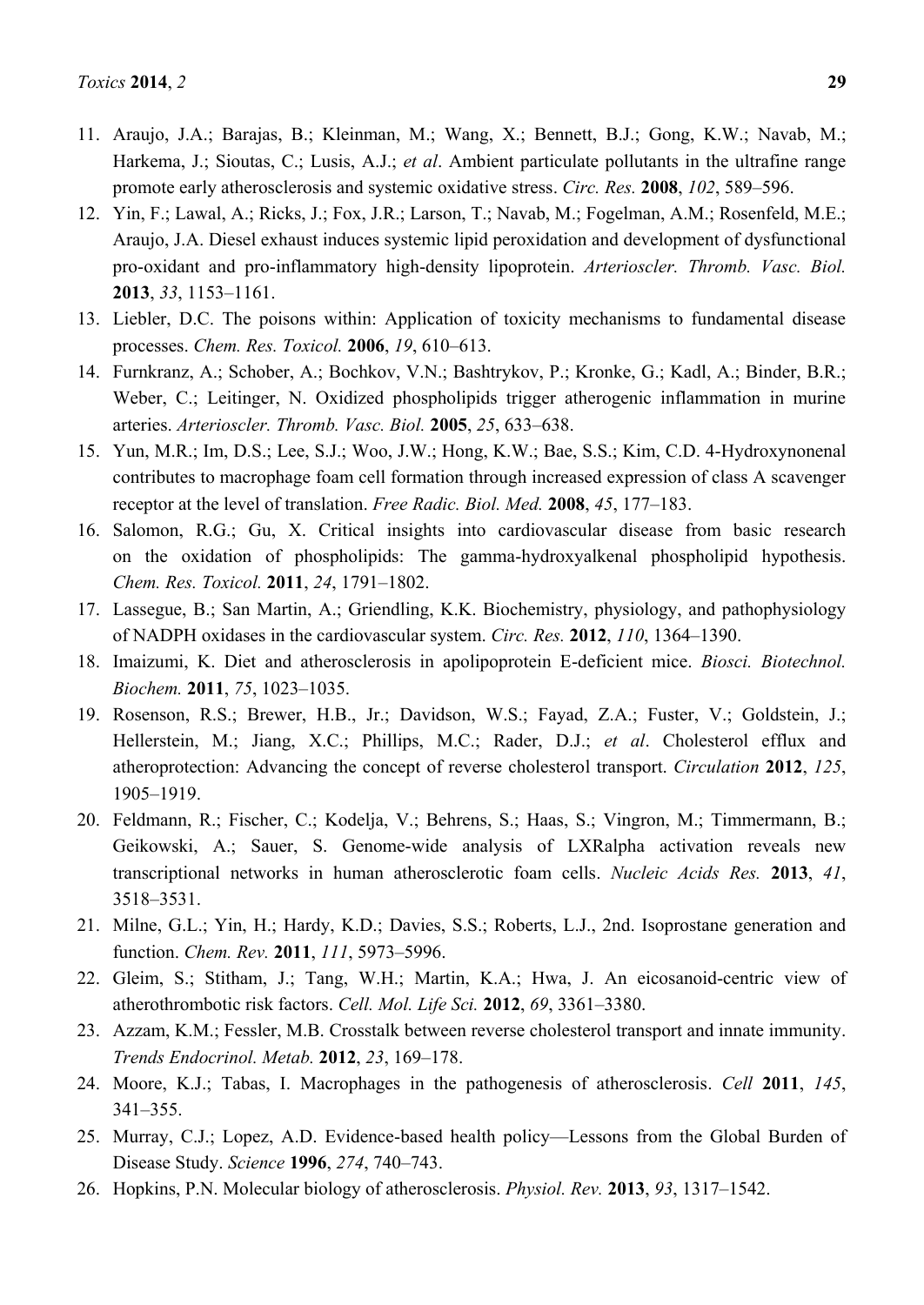- 27. Silverstein, R.L.; Li, W.; Park, Y.M.; Rahaman, S.O. Mechanisms of cell signaling by the scavenger receptor CD36: Implications in atherosclerosis and thrombosis. *Trans. Am. Clin. Climatol. Assoc.* **2010**, *121*, 206–220.
- 28. Szapacs, M.E.; Kim, H.Y.; Porter, N.A.; Liebler, D.C. Identification of proteins adducted by lipid peroxidation products in plasma and modifications of apolipoprotein A1 with a novel biotinylated phospholipid probe. *J. Proteome Res.* **2008**, *7*, 4237–4246.
- 29. Shao, B.; Heinecke, J.W. Impact of HDL oxidation by the myeloperoxidase system on sterol efflux by the ABCA1 pathway. *J Proteomics* **2011**, *74*, 2289–2299.
- 30. Stemmer, U.; Ramprecht, C.; Zenzmaier, E.; Stojcic, B.; Rechberger, G.; Kollroser, M.; Hermetter, A. Uptake and protein targeting of fluorescent oxidized phospholipids in cultured RAW 264.7 macrophages. *Biochim. Biophys. Acta* **2012**, *1821*, 706–718.
- 31. Fritz, K.S.; Petersen, D.R. Exploring the biology of lipid peroxidation-derived protein carbonylation. *Chem. Res. Toxicol.* **2011**, *24*, 1411–1419.
- 32. Minekura, H.; Kumagai, T.; Kawamoto, Y.; Nara, F.; Uchida, K. 4-Hydroxy-2-nonenal is a powerful endogenous inhibitor of endothelial response. *Biochem. Biophys. Res. Commun.* **2001**, *282*, 557–561.
- 33. Feng, B.; Yao, P.M.; Li, Y.; Devlin, C.M.; Zhang, D.; Harding, H.P.; Sweeney, M.; Rong, J.X.; Kuriakose, G.; Fisher, E.A.; *et al*. The endoplasmic reticulum is the site of cholesterol-induced cytotoxicity in macrophages. *Nat. Cell Biol.* **2003**, *5*, 781–792.
- 34. Brown, M.S.; Goldstein, J.L.; Krieger, M.; Ho, Y.K.; Anderson, R.G. Reversible accumulation of cholesteryl esters in macrophages incubated with acetylated lipoproteins. *J. Cell Biol.* **1979**, *82*, 597–613.
- 35. Abid, M.R.; Spokes, K.C.; Shih, S.C.; Aird, W.C. NADPH oxidase activity selectively modulates vascular endothelial growth factor signaling pathways. *J. Biol. Chem.* **2007**, *282*, 35373–35385.
- 36. Mao, H.; Fang, X.; Floyd, K.M.; Polcz, J.E.; Zhang, P.; Liu, B. Induction of microglial reactive oxygen species production by the organochlorinated pesticide dieldrin. *Brain Res.* **2007**, *1186*, 267–274.
- 37. Tithof, P.K.; Olivero, J.; Ruehle, K.; Ganey, P.E. Activation of neutrophil calcium-dependent and -independent phospholipases A2 by organochlorine compounds. *Toxicol. Sci.* **2000**, *53*, 40–47.
- 38. Shiose, A.; Sumimoto, H. Arachidonic acid and phosphorylation synergistically induce a conformational change of p47phox to activate the phagocyte NADPH oxidase. *J. Biol. Chem.* **2000**, *275*, 13793–13801.
- 39. Miller, Y.I.; Choi, S.H.; Wiesner, P.; Fang, L.; Harkewicz, R.; Hartvigsen, K.; Boullier, A.; Gonen, A.; Diehl, C.J.; Que, X.; *et al*. Oxidation-specific epitopes are danger-associated molecular patterns recognized by pattern recognition receptors of innate immunity. *Circ. Res.* **2011**, *108*, 235–248.
- 40. Park, Y.M.; Febbraio, M.; Silverstein, R.L. CD36 modulates migration of mouse and human macrophages in response to oxidized LDL and may contribute to macrophage trapping in the arterial intima. *J. Clin. Investig.* **2009**, *119*, 136–145.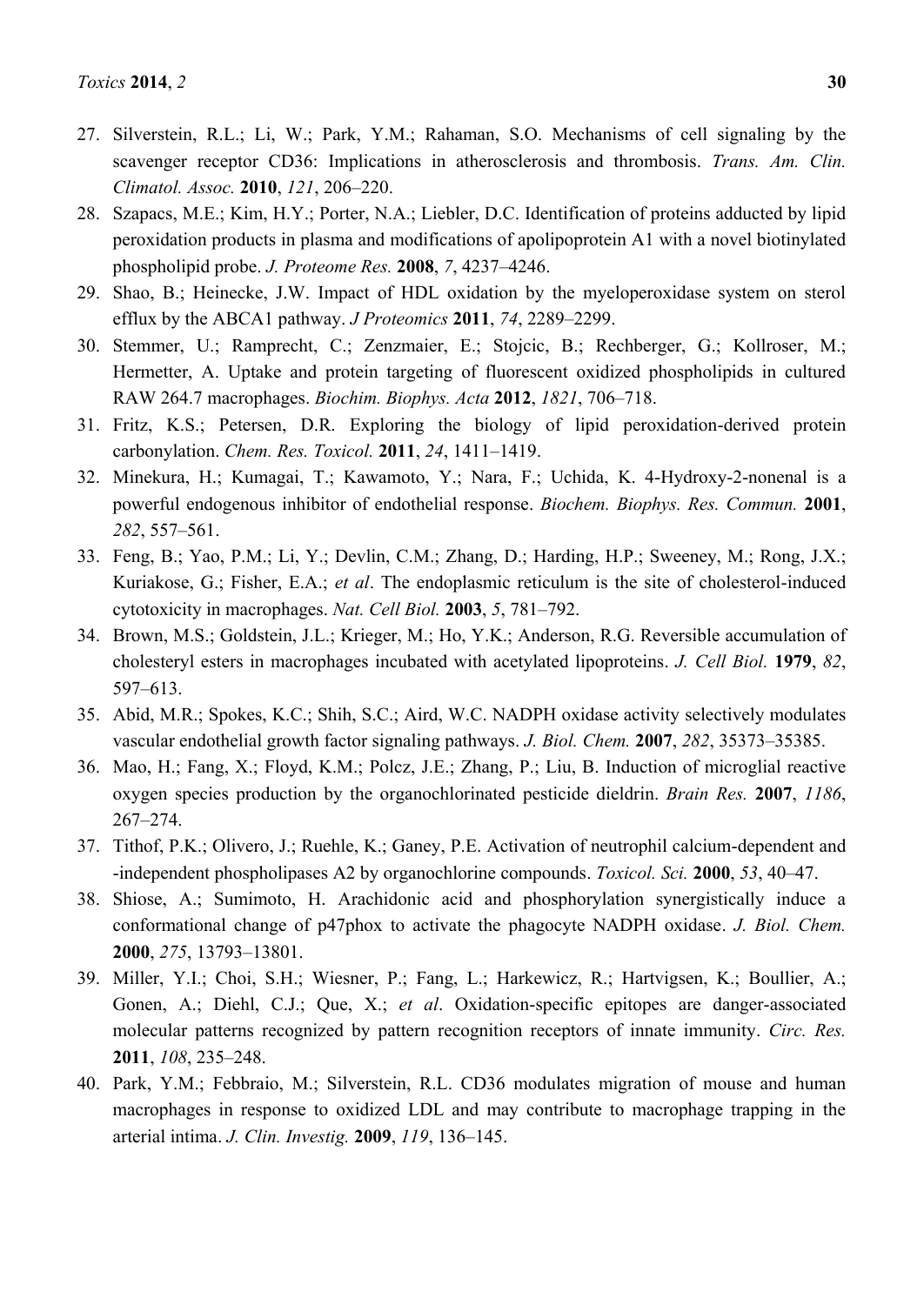- 41. Nguyen-Khoa, T.; Massy, Z.A.; Witko-Sarsat, V.; Canteloup, S.; Kebede, M.; Lacour, B.; Drueke, T.; Descamps-Latscha, B. Oxidized low-density lipoprotein induces macrophage respiratory burst via its protein moiety: A novel pathway in atherogenesis? *Biochem. Biophys. Res. Commun.* **1999**, *263*, 804–809.
- 42. Judkins, C.P.; Diep, H.; Broughton, B.R.; Mast, A.E.; Hooker, E.U.; Miller, A.A.; Selemidis, S.; Dusting, G.J.; Sobey, C.G.; Drummond, G.R. Direct evidence of a role for Nox2 in superoxide production, reduced nitric oxide bioavailability, and early atherosclerotic plaque formation in ApoE−/− mice. *Am. J. Physiol. Heart Circ. Physiol.* **2010**, *298*, H24–H32.
- 43. Drummond, G.R.; Selemidis, S.; Griendling, K.K.; Sobey, C.G. Combating oxidative stress in vascular disease: NADPH oxidases as therapeutic targets. *Nat. Rev. Drug Discov.* **2011**, *10*, 453–471.
- 44. Libby, P.; Aikawa, M.; Jain, M.K. Vascular endothelium and atherosclerosis. *Handb. Exp. Pharmacol.* **2006**, *176*, 285–306.
- 45. Pratico, D.; O'Mahony, D.; Lawson, J.; Kinsella, T.; Fitzgerald, G.A. Cellular activation by thromboxane A2 and 8-EPI-PGF2 alpha. *Adv. Exp. Med. Biol.* **1997**, *400A*, 229–233.
- 46. Kinsella, B.T.; O'Mahony, D.J.; Fitzgerald, G.A. The human thromboxane A2 receptor alpha isoform (TP alpha) functionally couples to the G proteins Gq and G11 *in vivo* and is activated by the isoprostane 8-epi prostaglandin F2 alpha. *J. Pharmacol. Exp. Ther.* **1997**, *281*, 957–964.
- 47. Leitinger, N.; Huber, J.; Rizza, C.; Mechtcheriakova, D.; Bochkov, V.; Koshelnick, Y.; Berliner, J.A.; Binder, B.R. The isoprostane 8-iso-PGF(2alpha) stimulates endothelial cells to bind monocytes: Differences from thromboxane-mediated endothelial activation. *FASEB J.* **2001**, *15*, 1254–1256.
- 48. Barbieri, S.S.; Amadio, P.; Gianellini, S.; Zacchi, E.; Weksler, B.B.; Tremoli, E. Tobacco smoke regulates the expression and activity of microsomal prostaglandin E synthase-1: Role of prostacyclin and NADPH-oxidase. *FASEB J.* **2011**, *25*, 3731–3740.
- 49. Janowski, B.A.; Grogan, M.J.; Jones, S.A.; Wisely, G.B.; Kliewer, S.A.; Corey, E.J.; Mangelsdorf, D.J. Structural requirements of ligands for the oxysterol liver X receptors LXRalpha and LXRbeta. *Proc. Natl. Acad. Sci. USA* **1999**, *96*, 266–271.
- 50. Russell, D.W. Oxysterol biosynthetic enzymes. *Biochim. Biophys. Acta* **2000**, *1529*, 126–135.
- 51. Ghosh, S. Cholesteryl ester hydrolase in human monocyte/macrophage: Cloning, sequencing, and expression of full-length cDNA. *Physiol. Genomics* **2000**, *2*, 1–8.
- 52. Ghosh, S.; Zhao, B.; Bie, J.; Song, J. Macrophage cholesteryl ester mobilization and atherosclerosis. *Vasc. Pharmacol.* **2010**, *52*, 1–10.
- 53. Zhao, B.; Song, J.; St Clair, R.W.; Ghosh, S. Stable overexpression of human macrophage cholesteryl ester hydrolase results in enhanced free cholesterol efflux from human THP1 macrophages. *Am. J. Physiol. Cell Physiol.* **2007**, *292*, C405–C412.
- 54. Zhao, B.; Song, J.; Chow, W.N.; St Clair, R.W.; Rudel, L.L.; Ghosh, S. Macrophage-specific transgenic expression of cholesteryl ester hydrolase significantly reduces atherosclerosis and lesion necrosis in Ldlr mice. *J. Clin. Investig.* **2007**, *117*, 2983–2992.
- 55. Crow, J.A.; Middleton, B.L.; Borazjani, A.; Hatfield, M.J.; Potter, P.M.; Ross, M.K. Inhibition of carboxylesterase 1 is associated with cholesteryl ester retention in human THP-1 monocyte/macrophages. *Biochim. Biophys. Acta* **2008**, *1781*, 643–654.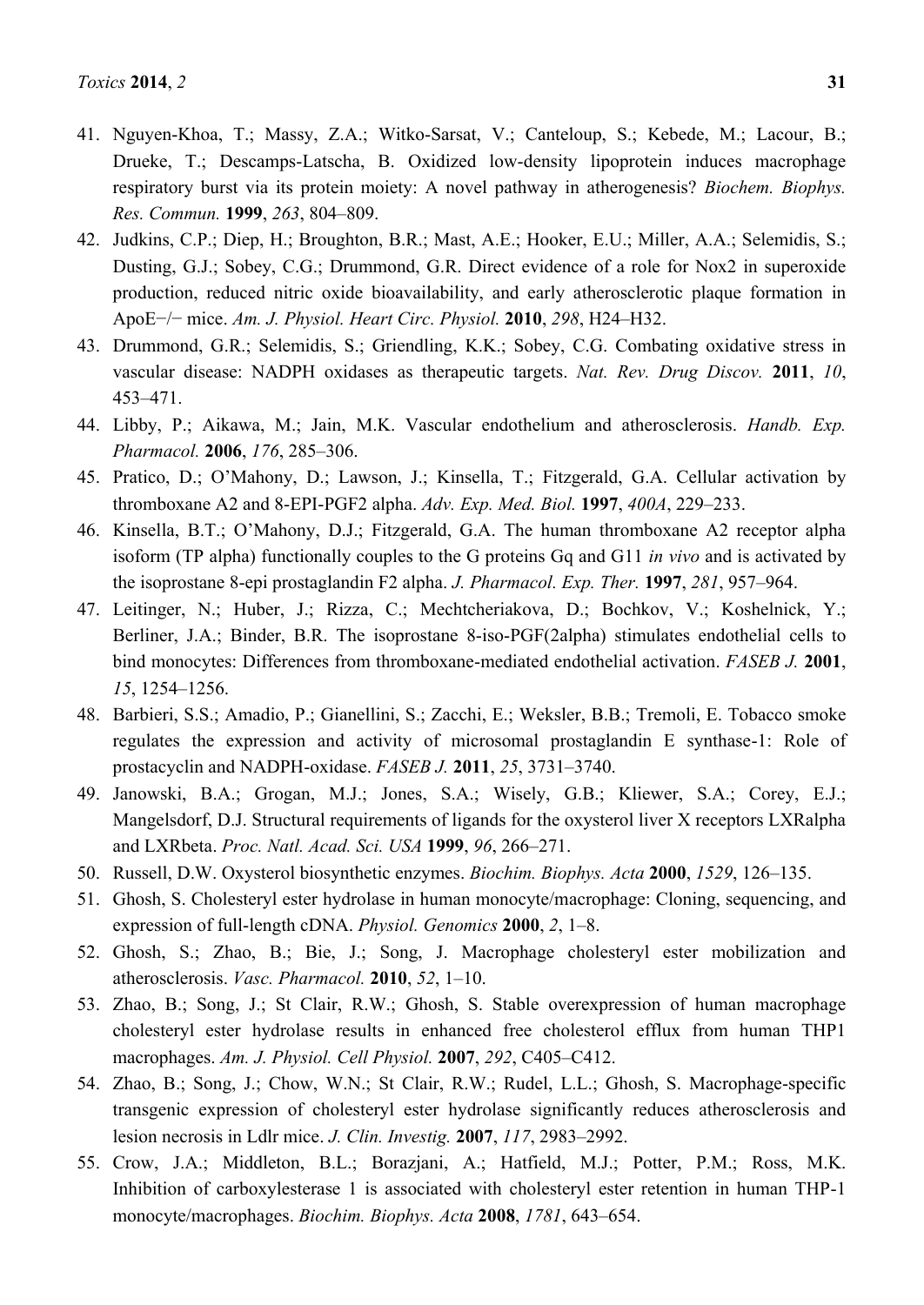- 56. Crow, J.A.; Bittles, V.; Herring, K.L.; Borazjani, A.; Potter, P.M.; Ross, M.K. Inhibition of recombinant human carboxylesterase 1 and 2 and monoacylglycerol lipase by chlorpyrifos oxon, paraoxon and methyl paraoxon. *Toxicol. Appl. Pharmacol.* **2012**, *258*, 145–150.
- 57. Bie, J.; Zhao, B.; Song, J.; Ghosh, S. Improved insulin sensitivity in high fat- and high cholesterol-fed Ldlr−/− mice with macrophage-specific transgenic expression of cholesteryl ester hydrolase: Role of macrophage inflammation and infiltration into adipose tissue. *J. Biol. Chem.* **2010**, *285*, 13630–13637.
- 58. Zhu, X.; Lee, J.Y.; Timmins, J.M.; Brown, J.M.; Boudyguina, E.; Mulya, A.; Gebre, A.K.; Willingham, M.C.; Hiltbold, E.M.; Mishra, N.; *et al*. Increased cellular free cholesterol in macrophage-specific Abca1 knock-out mice enhances pro-inflammatory response of macrophages. *J. Biol. Chem.* **2008**, *283*, 22930–22941.
- 59. Pacher, P.; Steffens, S. The emerging role of the endocannabinoid system in cardiovascular disease. *Semin. Immunopathol.* **2009**, *31*, 63–77.
- 60. Rajesh, M.; Mukhopadhyay, P.; Hasko, G.; Liaudet, L.; Mackie, K.; Pacher, P. Cannabinoid-1 receptor activation induces reactive oxygen species-dependent and -independent mitogen-activated protein kinase activation and cell death in human coronary artery endothelial cells. *Br. J. Pharmacol.* **2010**, *160*, 688–700.
- 61. Dol-Gleizes, F.; Paumelle, R.; Visentin, V.; Mares, A.M.; Desitter, P.; Hennuyer, N.; Gilde, A.; Staels, B.; Schaeffer, P.; Bono, F. Rimonabant, a selective cannabinoid CB1 receptor antagonist, inhibits atherosclerosis in LDL receptor-deficient mice. *Arterioscler. Thromb. Vasc. Biol.* **2009**, *29*, 12–18.
- 62. Sugamura, K.; Sugiyama, S.; Fujiwara, Y.; Matsubara, J.; Akiyama, E.; Maeda, H.; Ohba, K.; Matsuzawa, Y.; Konishi, M.; Nozaki, T.; *et al*. Cannabinoid 1 receptor blockade reduces atherosclerosis with enhances reverse cholesterol transport. *J. Atheroscler. Thromb.* **2010**, *17*, 141–147.
- 63. Steffens, S.; Veillard, N.R.; Arnaud, C.; Pelli, G.; Burger, F.; Staub, C.; Karsak, M.; Zimmer, A.; Frossard, J.L.; Mach, F. Low dose oral cannabinoid therapy reduces progression of atherosclerosis in mice. *Nature* **2005**, *434*, 782–786.
- 64. Booz, G.W. Cannabidiol as an emergent therapeutic strategy for lessening the impact of inflammation on oxidative stress. *Free Radic. Biol. Med.* **2011**, *51*, 1054–1061.
- 65. Zhao, Y.; Liu, Y.; Zhang, W.; Xue, J.; Wu, Y.Z.; Xu, W.; Liang, X.; Chen, T.; Kishimoto, C.; Yuan, Z. WIN55212-2 ameliorates atherosclerosis associated with suppression of pro-inflammatory responses in ApoE-knockout mice. *Eur. J. Pharmacol.* **2010**, *649*, 285–292.
- 66. Tsubakio-Yamamoto, K.; Matsuura, F.; Koseki, M.; Oku, H.; Sandoval, J.C.; Inagaki, M.; Nakatani, K.; Nakaoka, H.; Kawase, R.; Yuasa-Kawase, M.; *et al*. Adiponectin prevents atherosclerosis by increasing cholesterol efflux from macrophages. *Biochem. Biophys. Res. Commun.* **2008**, *375*, 390–394.
- 67. Jiang, L.S.; Pu, J.; Han, Z.H.; Hu, L.H.; He, B. Role of activated endocannabinoid system in regulation of cellular cholesterol metabolism in macrophages. *Cardiovasc. Res.* **2009**, *81*, 805–813.
- 68. Astarita, G.; Geaga, J.; Ahmed, F.; Piomelli, D. Targeted lipidomics as a tool to investigate endocannabinoid function. *Int. Rev. Neurobiol.* **2009**, *85*, 35–55.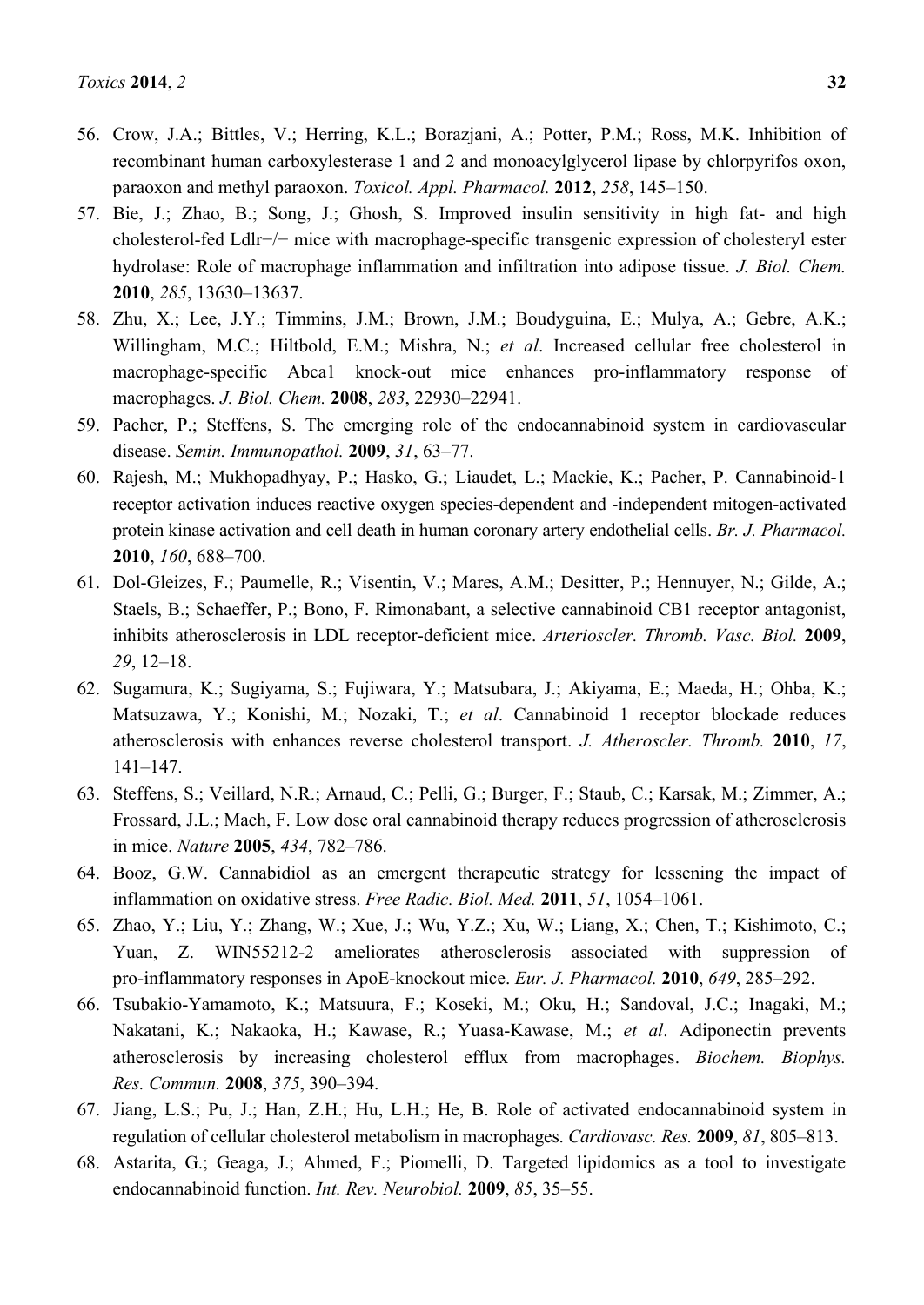- 69. Gao, Y.; Vasilyev, D.V.; Goncalves, M.B.; Howell, F.V.; Hobbs, C.; Reisenberg, M.; Shen, R.; Zhang, M.Y.; Strassle, B.W.; Lu, P.; *et al*. Loss of retrograde endocannabinoid signaling and reduced adult neurogenesis in diacylglycerol lipase knock-out mice. *J. Neurosci.* **2010**, *30*, 2017–2024.
- 70. Xie, S.; Borazjani, A.; Hatfield, M.J.; Edwards, C.C.; Potter, P.M.; Ross, M.K. Inactivation of lipid glyceryl ester metabolism in human THP1 monocytes/macrophages by activated organophosphorus insecticides: Role of carboxylesterases 1 and 2. *Chem. Res. Toxicol.* **2010**, *23*, 1890–1904.
- 71. Wang, R.; Borazjani, A.; Matthews, A.T.; Mangum, L.C.; Edelmann, M.J.; Ross, M.K. Identification of palmitoyl protein thioesterase 1 in human THP1 monocytes and macrophages and characterization of unique biochemical activities for this enzyme. *Biochemistry* **2013**, *52*, 7559–7574.
- 72. Csordas, A.; Bernhard, D. The biology behind the atherothrombotic effects of cigarette smoke. *Nat. Rev. Cardiol.* **2013**, *10*, 219–230.
- 73. Miyaura, S.; Eguchi, H.; Johnston, J.M. Effect of a cigarette smoke extract on the metabolism of the proinflammatory autacoid, platelet-activating factor. *Circ. Res.* **1992**, *70*, 341–347.
- 74. Knight-Lozano, C.A.; Young, C.G.; Burow, D.L.; Hu, Z.Y.; Uyeminami, D.; Pinkerton, K.E.; Ischiropoulos, H.; Ballinger, S.W. Cigarette smoke exposure and hypercholesterolemia increase mitochondrial damage in cardiovascular tissues. *Circulation* **2002**, *105*, 849–854.
- 75. Atochin, D.N.; Huang, P.L. Endothelial nitric oxide synthase transgenic models of endothelial dysfunction. *Pflugers Arch.* **2010**, *460*, 965–974.
- 76. Uchida, K. Current status of acrolein as a lipid peroxidation product. *Trends Cardiovasc. Med.* **1999**, *9*, 109–113.
- 77. Uchida, K. Role of reactive aldehyde in cardiovascular diseases. *Free Radic. Biol. Med.* **2000**, *28*, 1685–1696.
- 78. Watanabe, K.; Nakazato, Y.; Saiki, R.; Igarashi, K.; Kitada, M.; Ishii, I. Acrolein-conjugated low-density lipoprotein induces macrophage foam cell formation. *Atherosclerosis* **2013**, *227*, 51–57.
- 79. O'Toole, T.E.; Zheng, Y.T.; Hellmann, J.; Conklin, D.J.; Barski, O.; Bhatnagar, A. Acrolein activates matrix metalloproteinases by increasing reactive oxygen species in macrophages. *Toxicol. Appl.Pharmacol.* **2009**, *236*, 194–201.
- 80. Lemaitre, V.; Dabo, A.J.; D'Armiento, J. Cigarette smoke components induce matrix metalloproteinase-1 in aortic endothelial cells through inhibition of mTOR signaling. *Toxicol. Sci.* **2011**, *123*, 542–549.
- 81. Seo, K.W.; Lee, S.J.; Kim, C.E.; Yun, M.R.; Park, H.M.; Yun, J.W.; Bae, S.S.; Kim, C.D. Participation of 5-lipoxygenase-derived LTB(4) in 4-hydroxynonenal-enhanced MMP-2 production in vascular smooth muscle cells. *Atherosclerosis* **2010**, *208*, 56–61.
- 82. Lee, S.J.; Kim, C.E.; Seo, K.W.; Kim, C.D. HNE-induced 5-LO expression is regulated by NF-κB/ERK and Sp1/p38 MAPK pathways via EGF receptor in murine macrophages. *Cardiovasc. Res.* **2010**, *88*, 352–359.